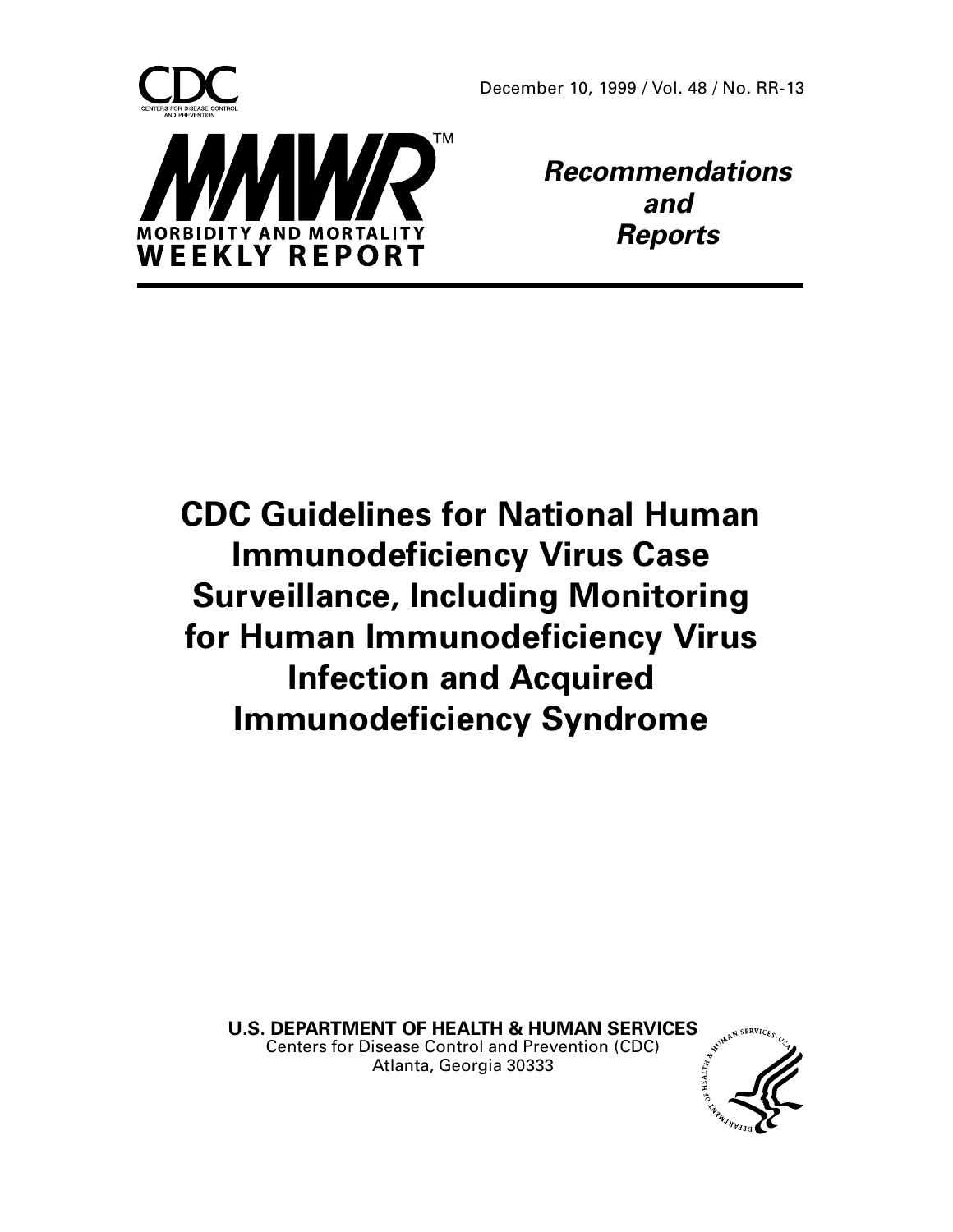The *MMWR* series of publications is published by the Epidemiology Program Office, Centers for Disease Control and Prevention (CDC), U.S. Department of Health and Human Services, Atlanta, GA 30333.

## **SUGGESTED CITATION**

Centers for Disease Control and Prevention. Guidelines for national human immunodeficiency virus case surveillance, including monitoring for human immunodeficiency virus infection and acquired immunodeficiency syndrome. MMWR 1999;48(No. RR-13):[inclusive page numbers].

Centers for Disease Control and Prevention....................Jeffrey P. Koplan, M.D., M.P.H. **Director** 

The material in this report was prepared for publication by National Center for HIV, STD, and TB Prevention......... Helene D. Gayle, M.D., M.P.H. **Director** 

| Division of HIV/AIDS Prevention- |          |
|----------------------------------|----------|
|                                  |          |
|                                  | Director |

The production of this report as an MMWR serial publication was coordinated in Epidemiology Program Office............................................Barbara R. Holloway, M.P.H. Acting Director

 Office of Scientific and Health Communications ......................John W. Ward, M.D. **Director** Editor, MMWR Series Recommendations and Reports................................... Suzanne M. Hewitt, M.P.A.

> Managing Editor Darlene D. Rumph-Person Project Editor

> > Morie M. Higgins Peter M. Jenkins Visual Information Specialists

Use of trade names and commercial sources is for identification only and does not imply endorsement by the U.S. Department of Health and Human Services.

Copies can be purchased from Superintendent of Documents, U.S. Government Printing Office, Washington, DC 20402-9325. Telephone: (202) 512-1800.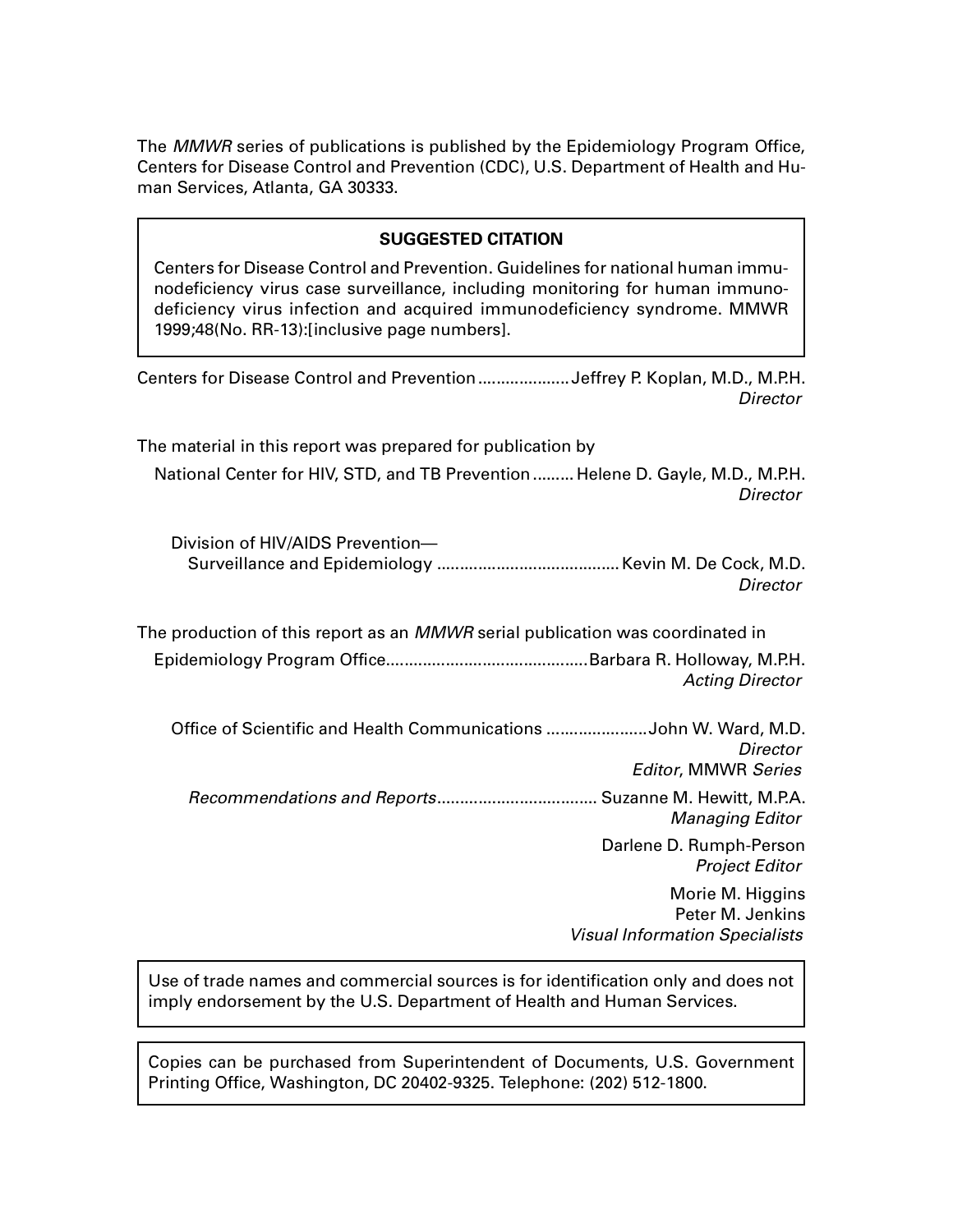# **Contents**

| <b>Considerations in Implementing Nationwide</b>            |  |
|-------------------------------------------------------------|--|
|                                                             |  |
|                                                             |  |
| HIV Surveillance Case Definition for Adults and Children 11 |  |
| HIV/AIDS Case Surveillance Practices and Standards 11       |  |
|                                                             |  |
| Surveillance Case Definition for HIV Infection and AIDS 17  |  |
|                                                             |  |
|                                                             |  |
|                                                             |  |
|                                                             |  |
|                                                             |  |

Single copies of this document are available from the CDC National Prevention Information Network (NPIN) (Operators of the National AIDS Clearinghouse), P.O. Box 6003, Rockville, MD 20850. Telephone: (800) 458-5231.

References to sites of non-CDC organizations on the Internet are provided as a service to MMWR readers and do not constitute or imply endorsement of these organizations or their programs by CDC or the U.S. Department of Health and Human Services. CDC is not responsible for the content of pages found at these sites.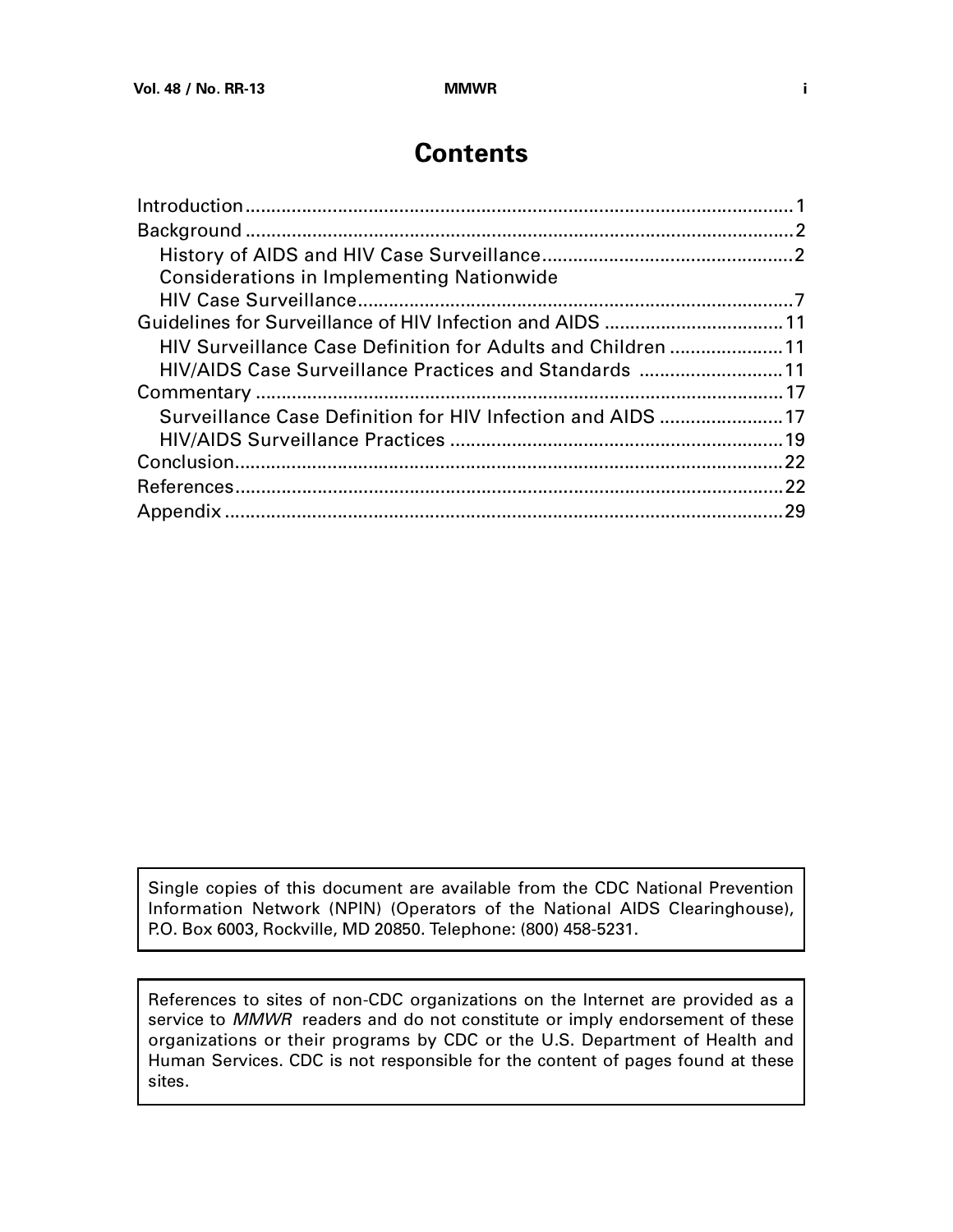### **The following CDC staff members prepared this report:**

Patricia L. Fleming, Ph.D., M.S. John W. Ward, M.D. Robert S. Janssen, M.D. Kevin M. De Cock, M.D. Division of HIV/AIDS Prevention– Surveillance and Epidemiology National Center for HIV, STD, and TB Prevention

Ronald O. Valdiserri, M.D., M.P.H. Helene D. Gayle, M.D., M.P.H. Office of the Director National Center for HIV, STD, and TB Prevention

in collaboration with

Jeffrey L. Jones, M.D., M.P.H. J. Stan Lehman, M.P.H Mary Lou Lindegren, M.D. Allyn K. Nakashima, M.D. Joseph M. Posid, M.P.H. Patrick S. Sullivan, D.V.M., Ph.D. Patricia A. Sweeney, M.P.H. Pascale M. Wortley, M.D., M.P.H. Division of HIV/AIDS Prevention National Center for HIV, STD, and TB Prevention

Eva M. Seiler, M.P.A Office of the Director National Center for HIV, STD, and TB Prevention

Harold W. Jaffe, M.D. Division of AIDS, STD, and TB Laboratory Research National Center for Infectious Diseases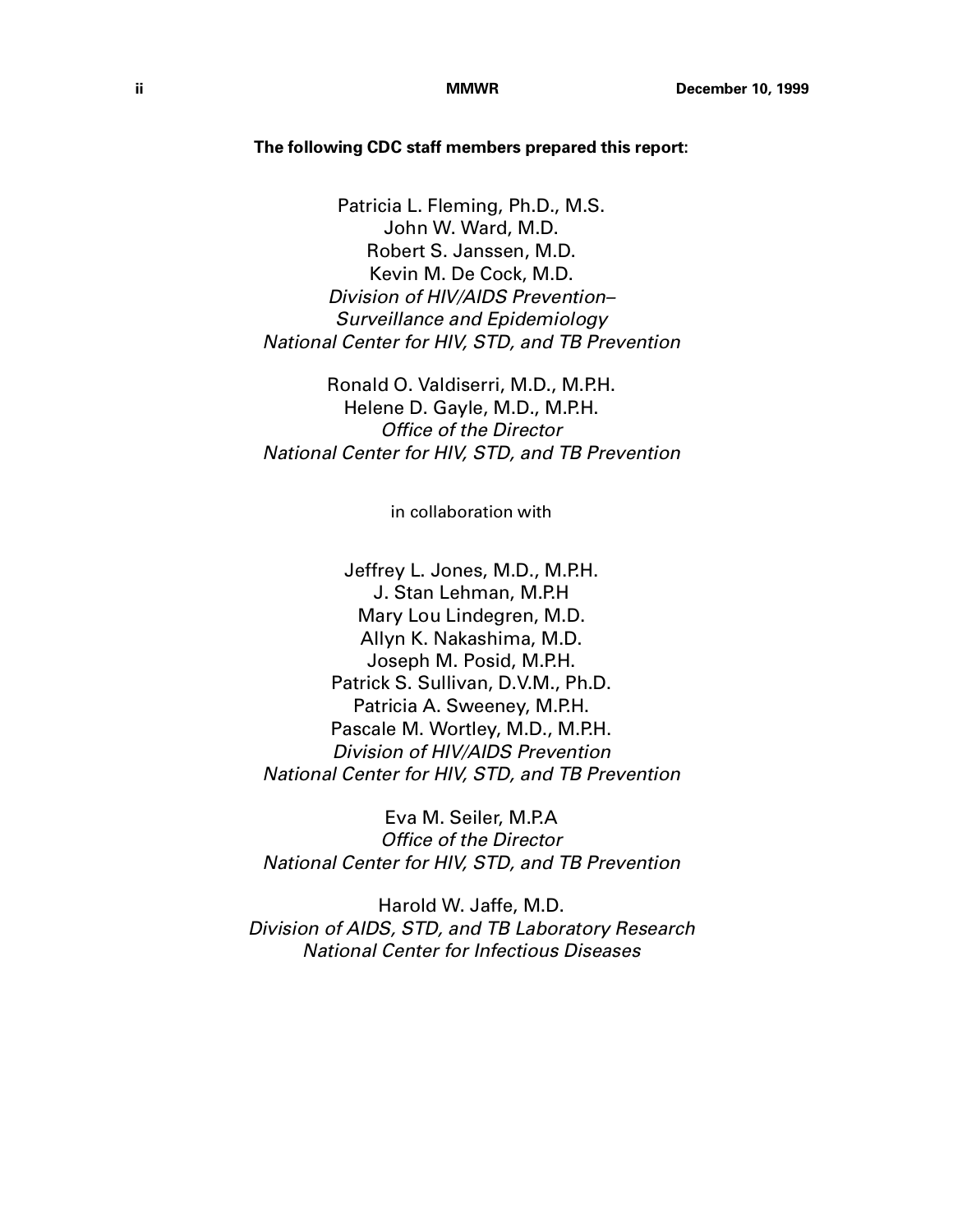# <span id="page-4-0"></span>**Guidelines for National Human Immunodeficiency Virus Case Surveillance, Including Monitoring for Human Immunodeficiency Virus Infection and Acquired Immunodeficiency Syndrome**

### **Summary**

CDC recommends that all states and territories conduct case surveillance for human immunodeficiency virus (HIV) infection as an extension of current acquired immunodeficiency syndrome (AIDS) surveillance activities. The expansion of national surveillance to include both HIV infection and AIDS cases is a necessary response to the impact of advances in antiretroviral therapy, the implementation of new HIV treatment guidelines, and the increased need for epidemiologic data regarding persons at all stages of HIV disease. Expanded surveillance will provide additional data about HIV-infected populations to enhance local, state, and federal efforts to prevent HIV transmission, improve allocation of resources for treatment services, and assist in evaluating the impact of public health interventions. CDC will provide technical assistance to all state and territorial health departments to continue or establish HIV and AIDS case surveillance systems and to evaluate the performance of their surveillance programs. This report includes a revised case definition for HIV infection in adults and children, recommended program practices, and performance and security standards for conducting HIV/AIDS surveillance by local, state, and territorial health departments. The revised surveillance case definition and associated recommendations become effective January 1, 2000.

# **INTRODUCTION**

AIDS surveillance has been the cornerstone of national efforts to monitor the spread of HIV infection in the United States and to target HIV-prevention programs and health-care services. Although AIDS is the end-stage of the natural history of HIV infection, in the past, monitoring AIDS-defining conditions provided population-based data that reflected changes in the incidence of HIV infection. However, recent advances in HIV treatment have slowed the progression of HIV disease for infected persons on treatment and contributed to a decline in AIDS incidence. These advances in treatment have diminished the ability of AIDS surveillance data to represent trends in the incidence of HIV infection or the impact of the epidemic on the health-care system. As a consequence, the capacity of local, state, and federal public health agencies to monitor the HIV epidemic has been compromised (1–3 ).

In response to these changes and following consultations with multiple and diverse constituencies (including representatives of public health, government, and community organizations), CDC and the Council of State and Territorial Epidemiologists (CSTE) have recommended that all states and territories include surveillance for HIV infection as an extension of their AIDS surveillance activities (1,4 ). In this manner, the HIV/AIDS epidemic can be tracked more accurately and appropriate information about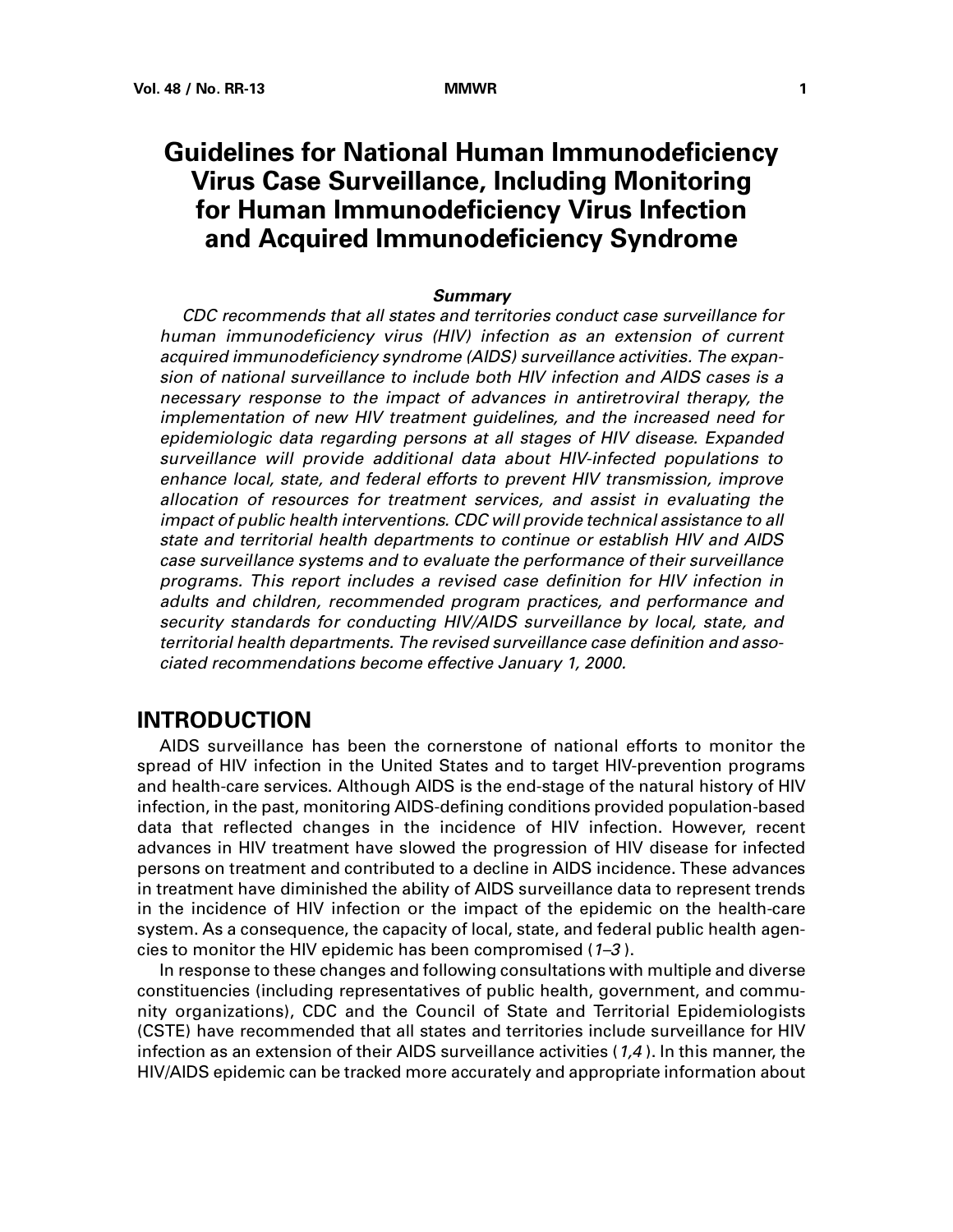<span id="page-5-0"></span>HIV infection and AIDS can be made available to policymakers. CDC continues to support a diverse set of epidemiologic methods to characterize persons affected by the epidemic in the United States (5–10). Although HIV/AIDS case surveillance represents only one component among multiple necessary surveillance strategies, this report focuses primarily on CDC's recommendation to implement HIV case reporting nationwide.

This report provides a revised case definition for HIV infection in adults and children, recommended program practices, and performance and security standards for conducting HIV/AIDS surveillance by local, state, and territorial health departments. The case definition for HIV infection was revised in consultation with CSTE and includes the current AIDS surveillance criteria as a component (11 ). The recommended program practices and performance and security standards are based on a) the established practices of AIDS and other public health surveillance systems; b) reviews of state and local surveillance programs, confidentiality statutes, and security procedures; c) studies of the performance of surveillance systems; d) ongoing evaluations of determinants of test-seeking or test-avoidance in relation to state policies and practices on HIV testing and reporting; and e) discussions at a consultation held by CDC and CSTE in May 1997. A draft of this report was made available for public comment from December 10, 1998, to January 11, 1999, through a notice published in the Federal Register (12).

# **BACKGROUND**

# **History of AIDS and HIV Case Surveillance**

Since the epidemic was first identified in the United States in 1981, populationbased AIDS surveillance (i.e., reporting of AIDS cases and their characteristics to public health authorities for epidemiologic analysis) has been used to track the progression of the HIV epidemic from the initial case reports of opportunistic illnesses caused by a then unknown agent in a few large cities to the reporting of 711,344 AIDS cases nationwide through June 30, 1999 (5,13–15 ). The AIDS reporting criteria have been periodically revised to incorporate new understanding of HIV disease and changes in medical practice ( $16-19$ ). In the absence of effective therapy for HIV infection, AIDS surveillance data have reliably detected changing patterns of HIV transmission and reflected the effect of HIV-prevention programs on the incidence of HIV infection and related illnesses in specific populations (20–25 ). Because of these attributes, AIDS surveillance data have been used as a basis for allocating many federal resources for HIV treatment and care services and as the epidemiologic basis for planning local HIV-prevention services.

With the advent of more effective therapy that slows the progression of HIV disease, AIDS surveillance data no longer reliably reflect trends in HIV transmission and do not accurately represent the need for prevention and care services (26,27 ). In 1996, national AIDS incidence and AIDS deaths declined for the first time during the HIV epidemic (Figure 1). These declines have been primarily attributed to the early use of combination antiretroviral therapy, which delays the progression to AIDS and death for persons with HIV infection  $(1-3,9)$ . Revised HIV treatment guidelines recommend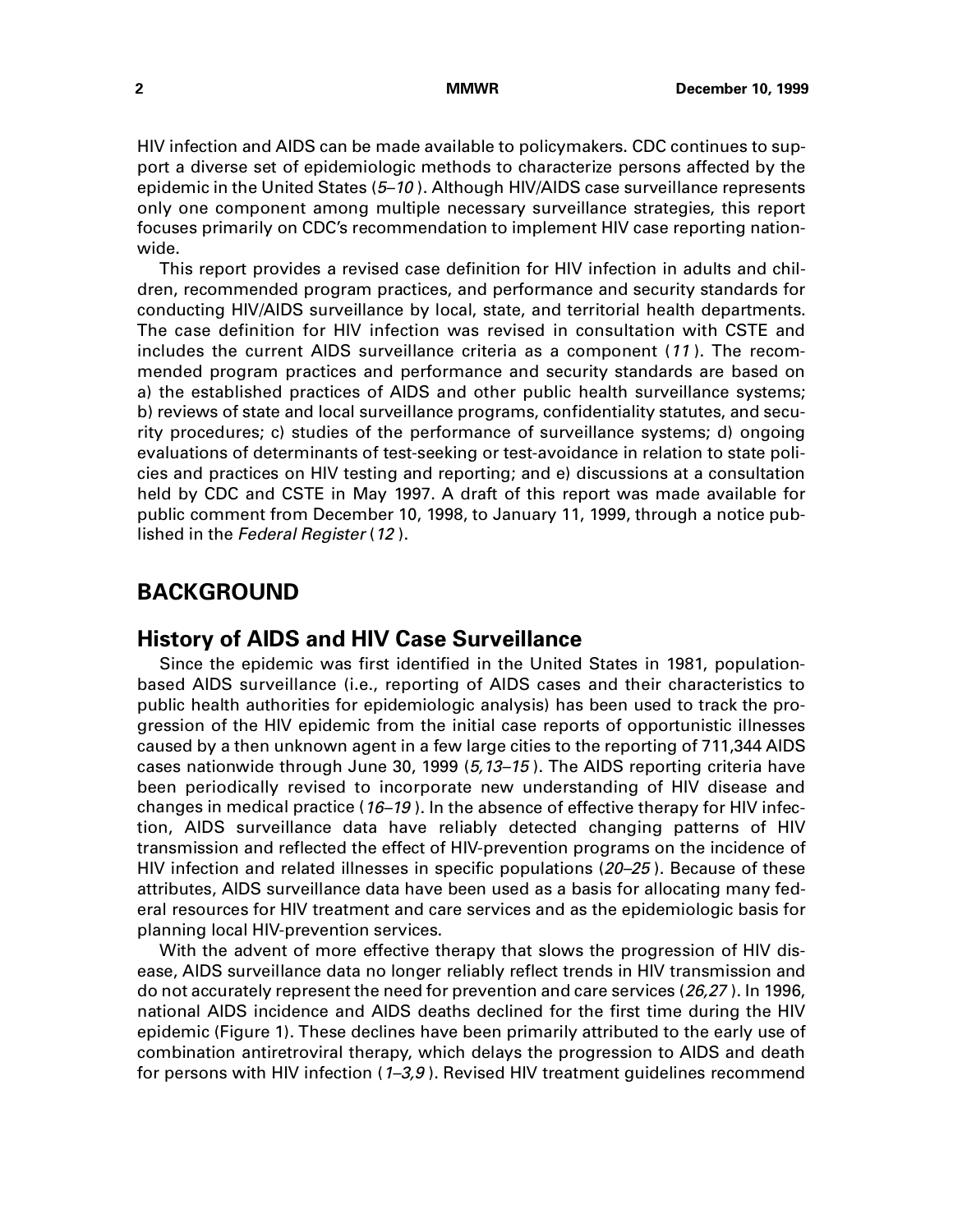



\*Persons aged ≥13 years.

†Adjusted for reporting delays. Data reported through June 1999.

antiretroviral therapy for many HIV-infected persons in whom AIDS-defining conditions have not yet developed  $(28-30)$ . In addition, antiretroviral treatment of pregnant women and their newborns has reduced perinatal HIV transmission and resulted in dramatic declines in the incidence of perinatally acquired AIDS (31,32 ) (Figure 2). In response to these changes in HIV treatment practices and the information needs of public health and other policymakers, CDC and CSTE have recommended that all states and territories extend their AIDS case surveillance activities to include HIV case surveillance and the reporting of HIV-exposed infants (1,4,33).

Since 1985, many states have implemented HIV case reporting as part of their comprehensive HIV/AIDS surveillance programs. As of November 1, 1999, a total of 34 states and the Virgin Islands (VI) had implemented HIV case surveillance using the same confidential system for name-based case reporting for both HIV infection and AIDS; two of these states conduct pediatric surveillance only (5 ) (Figure 3). Areas that conduct integrated HIV/AIDS surveillance for adults, adolescents, and children have reported 42% of cumulative U.S. AIDS cases. In addition, four states (Illinois, Maine, Maryland, and Massachusetts) and Puerto Rico, representing 11% of cumulative AIDS cases, are reporting cases of HIV infection using a coded identifier rather than patient name. Washington has implemented HIV reporting by patient name to enable public health follow-up; after services and referrals are offered, names are converted into codes. In most other states, HIV case reporting is under consideration or laws, rules, or regulations enabling HIV surveillance are expected to be implemented during 2000.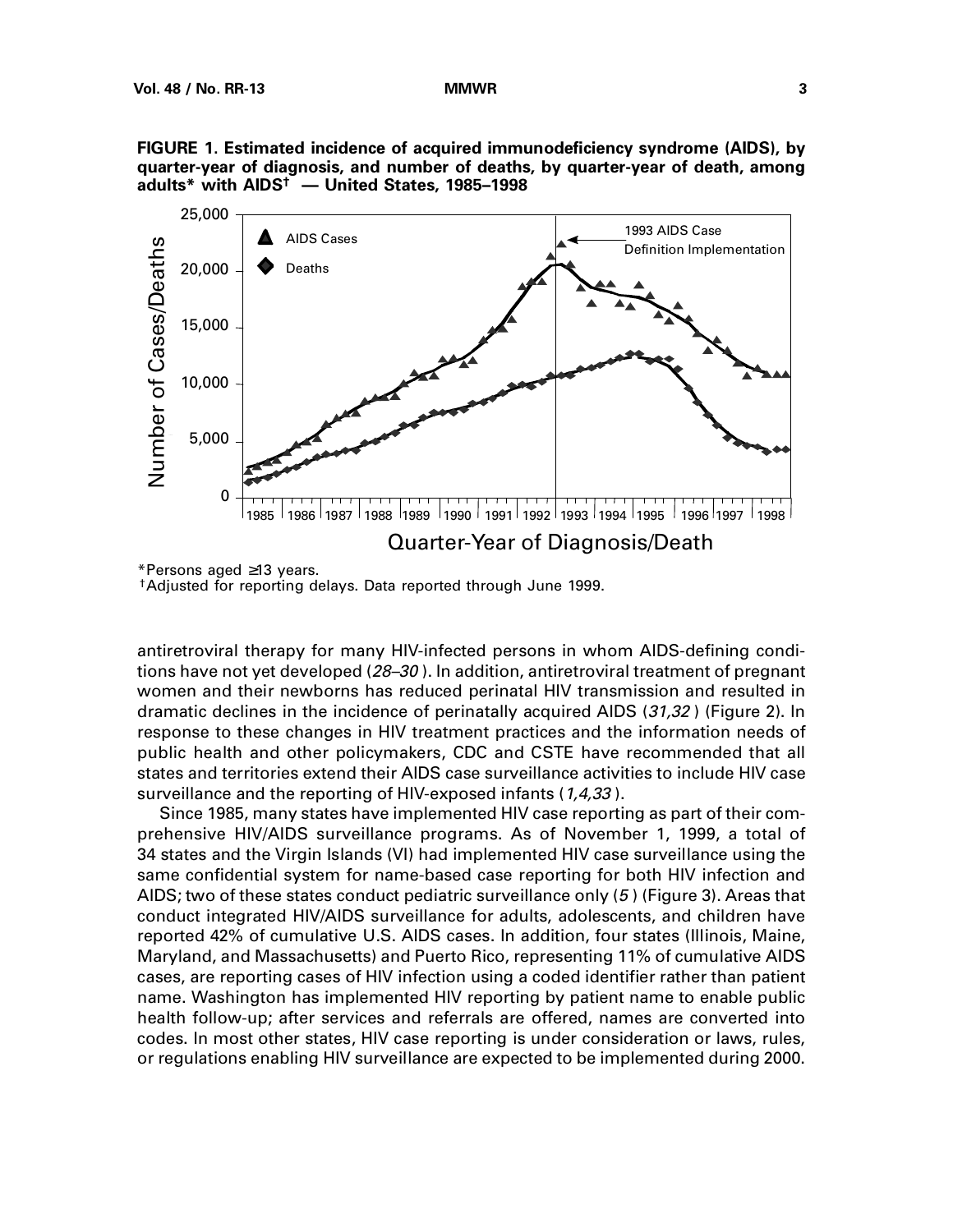**FIGURE 2. Estimated incidence of acquired immunodeficiency syndrome among children aged <13 years who were infected with human immunodeficiency virus (HIV) perinatally,\* by quarter-year of diagnosis — United States, 1985–1998**



# Quarter-Year of Diagnosis

\*Adjusted for reporting delays and unreported mode of HIV exposure. Data reported through June 1999.

**FIGURE 3. States with name-based human immunodeficiency virus (HIV) case surveillance — United States, November 1999** 

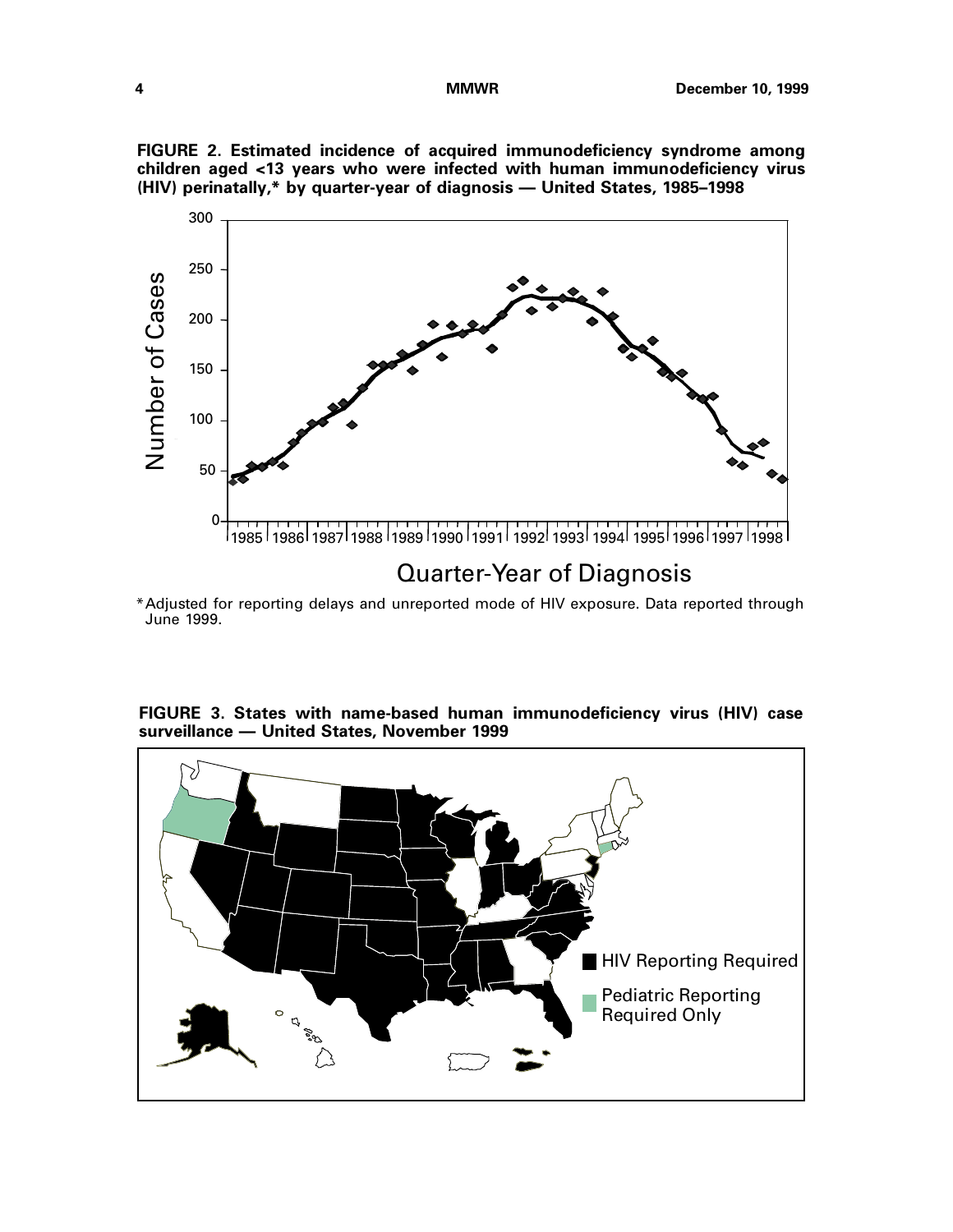In contrast to AIDS case surveillance, HIV case surveillance provides data to better characterize populations in which HIV infection has been newly diagnosed, including persons with evidence of recent HIV infection such as adolescents and young adults (13–24-year-olds) (34,35 ). Of the 52,690 HIV infections diagnosed from January 1994 through June 1997 in 25 states that conducted name-based HIV surveillance throughout this period, 14% of cases occurred in persons aged 13–24 years. In comparison, of the 20,215 persons in whom AIDS was diagnosed in these 25 states, only 3% of cases occurred in persons aged 13–24 years. Thus, AIDS case surveillance alone does not accurately reflect the extent of the HIV epidemic among adolescents and young adults. Compared with persons reported with AIDS, those reported with HIV infection in these 25 states were more likely to be women and from racial/ethnic minorities (36) (Table 1). These patterns reflect the characteristics of populations that were affected by the epidemic more recently, but they might also reflect changes in testing practices or behaviors (6,36,37). Compared with the diagnosis of AIDS, which can be delayed among HIV-infected persons receiving antiretroviral therapy, the first diagnosis of HIV infection is not delayed by treatment but is affected by testing behaviors and targeted testing programs. In addition, in these 25 states as of June 30, 1999, the total number of persons (159,083) who were reported as living with either a diagnosis of HIV infection (90,699) or AIDS (68,384) was 133% greater than that represented by the number living with AIDS alone (5 ). Therefore, these states have documented that the combined prevalence of those living with a diagnosis of HIV infection and those living with AIDS provides a more realistic and useful estimate of the resources needed for patient care and services than does AIDS prevalence alone.

States with confidential name-based HIV case surveillance systems have used data on all perinatally exposed children to document the sharp decline in perinatally acquired HIV infection, the increase in the proportion of infected pregnant women who have been tested for HIV infection before delivery, and the high proportion of HIV-infected pregnant women who accept zidovudine therapy  $(31,38-44)$ . These findings contribute to HIV-prevention policy development. CSTE and the American Academy of Pediatrics have recommended that all states and territories conduct pediatric HIV surveillance that includes all perinatally exposed infants to facilitate follow-up to assess infection status and access to care (11,31,33,40,45).

Persons can choose to be tested for HIV in the following ways: a) anonymously whereby identifying information, including patient name and other locating information, are not linked to the HIV test result (e.g., at anonymous testing sites) and b) confidentially — whereby the HIV test result is linked to identifying information such as patient and provider names (e.g., at medical clinics). In states that require HIV case reporting, providers in confidential medical or testing sites are required to report HIV-infected persons to public health authorities. Not all persons infected with HIV are tested, and of those who are, testing occurs at different stages of their infection. Therefore, HIV surveillance data provide a minimum estimate of the number of infected persons and are most representative of persons who have had HIV infection diagnosed in medical clinics and other confidential diagnostic settings. The data represent the characteristics of persons who recognize their risk and seek confidential testing, who are offered HIV testing (e.g., pregnant women and clients at sexually transmitted disease [STD] clinics), who are required to be tested (e.g., blood donors and military recruits), and who are tested because they present with symptoms of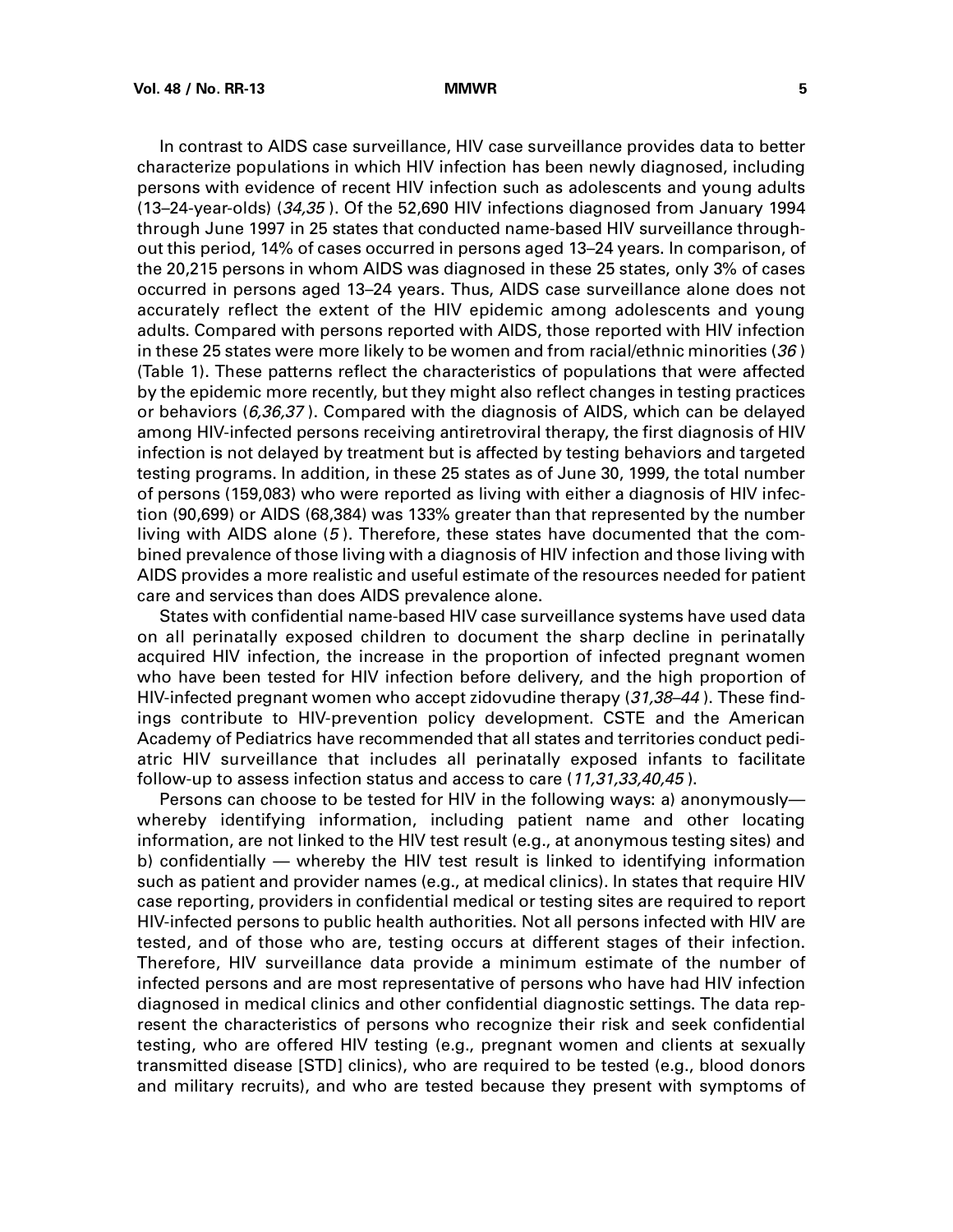| <b>Characteristic</b>         | Disease status at initial HIV diagnosis |         |                  |            |        |
|-------------------------------|-----------------------------------------|---------|------------------|------------|--------|
|                               | <b>HIV</b>                              |         | <b>AIDS</b>      |            |        |
|                               | No. <sup>§</sup>                        | $($ %¶) | No. <sup>§</sup> | $($ % $\P$ | Total  |
| <b>Sex</b>                    |                                         |         |                  |            |        |
| Male                          | 37,996                                  | (72)    | 16,866           | (83)       | 54,862 |
| Female                        | 14,689                                  | (28)    | 3,348            | (17)       | 18,037 |
| Race/Ethnicity**              |                                         |         |                  |            |        |
| White, non-Hispanic           | 17,929                                  | (34)    | 9,171            | (45)       | 27,100 |
| Black, non-Hispanic           | 30,229                                  | (57)    | 9,127            | (45)       | 39,356 |
| Hispanic                      | 3.581                                   | (7)     | 1.660            | (8)        | 5,241  |
| API/NA/Unknown                | 949                                     | (2)     | 256              | 1)         | 1,205  |
| <b>Risk/Exposure category</b> |                                         |         |                  |            |        |
| Men having sex with men       | 17,098                                  | (32)    | 8,866            | (44)       | 25,964 |
| Injecting-drug user           | 9,671                                   | (18)    | 3,959            | (20)       | 13,630 |
| Men having sex with men/      |                                         |         |                  |            |        |
| Injecting-drug user           | 2,088                                   | (4)     | 843              | (4)        | 2,931  |
| Heterosexual contact          | 9,279                                   | (18)    | 2,428            | (12)       | 11,707 |
| Other/Unreported              | 14,552                                  | (28)    | 4,116            | (20)       | 18,668 |
| Age group (yrs)               |                                         |         |                  |            |        |
| $13 - 24$                     | 7,200                                   | (14)    | 653              | (3)        | 7,853  |
| $25 - 29$                     | 9,384                                   | (18)    | 2,239            | (11)       | 11,623 |
| $30 - 34$                     | 11,916                                  | (23)    | 4,503            | (22)       | 16,419 |
| $35 - 39$                     | 10.030                                  | (19)    | 4,608            | (23)       | 14,638 |
| $\geq 40$                     | 14,159                                  | (27)    | 8,210            | (41)       | 22,369 |
| Total <sup>tt</sup>           | 52,690                                  |         | 20,215           |            | 72,905 |

**TABLE 1. Characteristics of persons aged** ≥**13 years with HIV, by disease status at initial diagnosis\* — 25 states†, January 1994–June 1997**

 \*For persons who had not had an HIV diagnosis before being diagnosed with AIDS, their AIDS diagnosis date is considered their earliest HIV diagnosis date; for persons initially reported with HIV who subsequently had AIDS diagnosed and reported, they are presented by the earliest diagnosis date, which is their HIV diagnosis.

†Alabama, Arizona, Arkansas, Colorado, Idaho, Indiana, Louisiana, Michigan, Minnesota, Mississippi, Missouri, Nevada, New Jersey, North Carolina, North Dakota, Ohio, Oklahoma, South Carolina, South Dakota, Tennessee, Utah, Virginia, West Virginia, Wisconsin, and Wyoming.

§Numbers are estimates after adjustments for reporting delays. Point estimates are presented for reproducibility of the data.

¶Percentages may not total 100 because of rounding.

\*\*Persons of races other than black and white were categorized as API (Asian/Pacific Islander), NA (Native American), unknown, because estimates were too small for separate analysis.

††Column totals include missing/other for some categories (e.g., missing sex). Persons infected through receipt of blood or blood products are included under other/unreported risk.

HIV-related illnesses. CDC estimated that, in 1996, approximately two thirds of all infected persons in the United States had HIV infection diagnosed in such settings (46 ). HIV surveillance data might not represent untested persons or those who seek testing at anonymous test sites or with home collection kits; such persons are not reported to confidential HIV/AIDS surveillance systems. However, the availability of anonymous testing is important in promoting knowledge of HIV status among at-risk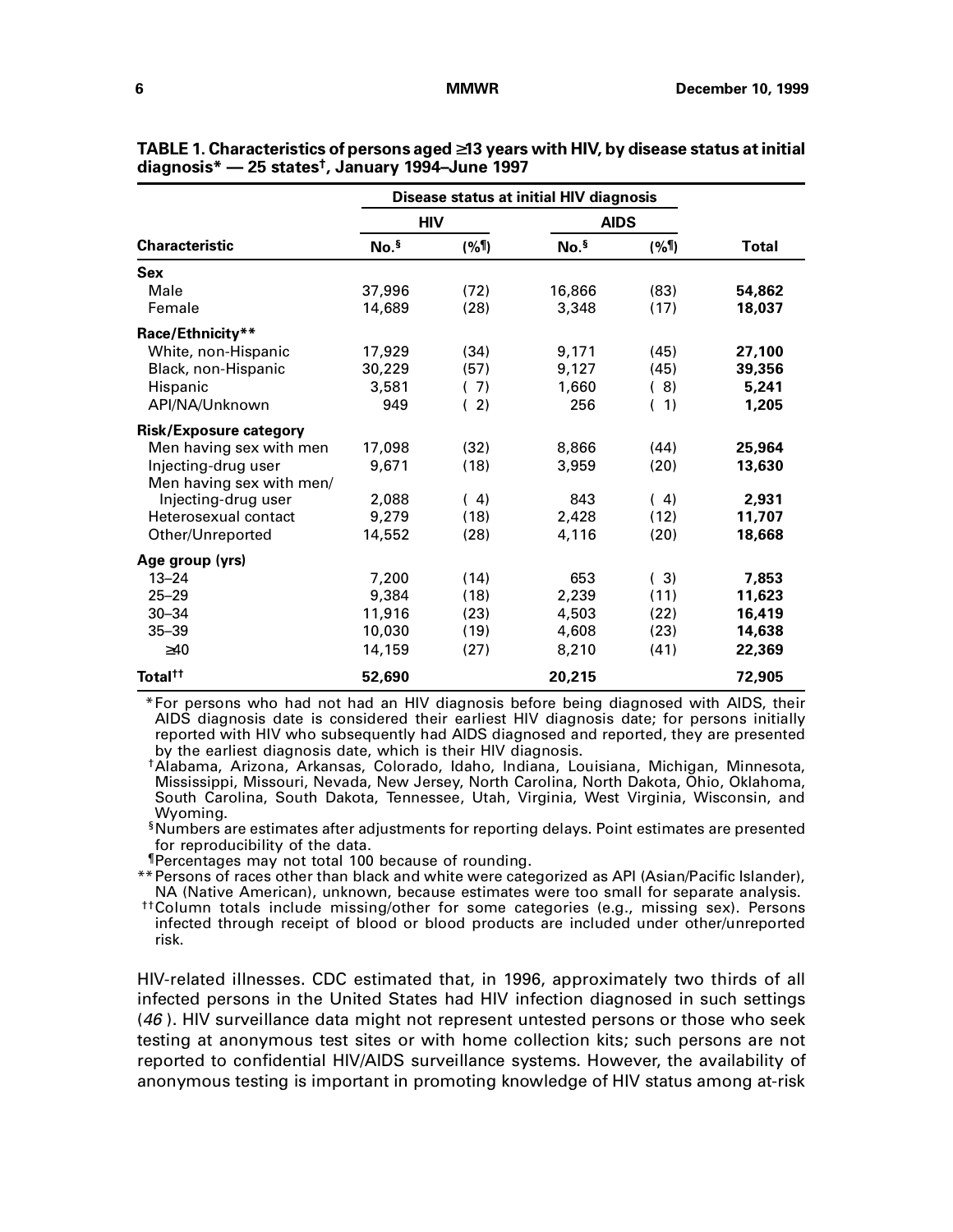<span id="page-10-0"></span>populations and provides an opportunity for counseling to reduce high-risk behaviors and voluntary referrals to appropriate medical diagnosis and prevention services.

Despite their current limitations, HIV and AIDS case surveillance data together can provide a clearer picture of the HIV epidemic than AIDS case surveillance data alone. Therefore, CDC and CSTE continue to recommend that all areas implement HIV case reporting as part of a comprehensive strategy to monitor HIV infection and HIV disease. The strategy should also include surveys of the incidence and prevalence of HIV infection; AIDS case surveillance; monitoring HIV-related mortality; supplemental research and evaluation studies, including behavioral surveillance; and statistical estimation of the incidence and prevalence of infection and disease.

# **Considerations in Implementing Nationwide HIV Case Surveillance**

The nationwide implementation of the 1993 expanded AIDS surveillance case definition prompted renewed discussions of the rationale and need for data representing HIV-infected persons who did not meet the AIDS-defining criteria. Because many states were considering implementing HIV reporting, CDC held a consultation in 1993 with public health and community representatives to discuss relevant issues and concerns. Community representatives' main concerns were that the security and confidentiality standards of surveillance programs might not be sufficient to prevent disclosures of information and that many persons at risk for HIV infection might therefore delay seeking HIV counseling and testing because of these confidentiality concerns. The consensus of the consultants was that few published studies were of sufficient scientific quality to assess these concerns. Therefore, the consultants identified several areas that required additional research and policy development before CDC and CSTE should consider recommending further expansion of HIV surveillance efforts. These areas included a) the impact of reporting policies on testing behaviors and practices, including the decreased availability of anonymous testing in some states; b) the role of surveillance data in linking reported persons to prevention and care programs; c) the development of recommended standards for the security and confidentiality of publicly held HIV/AIDS surveillance data; and d) determining whether alternatives to reporting of patient names would reduce confidentiality risks while meeting the needs for high-quality surveillance data.

In response to the consultants' recommendations, CDC initiated several research projects to a) assess the effect of confidential name-based HIV surveillance on persons' willingness to seek HIV testing and care; b) review program practices and legal requirements for the security and confidentiality of state and local HIV/AIDS surveillance data; and c) evaluate the performance of coded-identifier–based surveillance systems. Findings from these projects and expert advice from participants at numerous technical meetings and consultations held during the intervening period have guided formulation of the policies and practices recommended in this report. The findings from these projects are summarized in the following three subsections: HIV surveillance and testing behavior, HIV surveillance using non-name-based unique identifiers, and confidentiality of HIV surveillance data.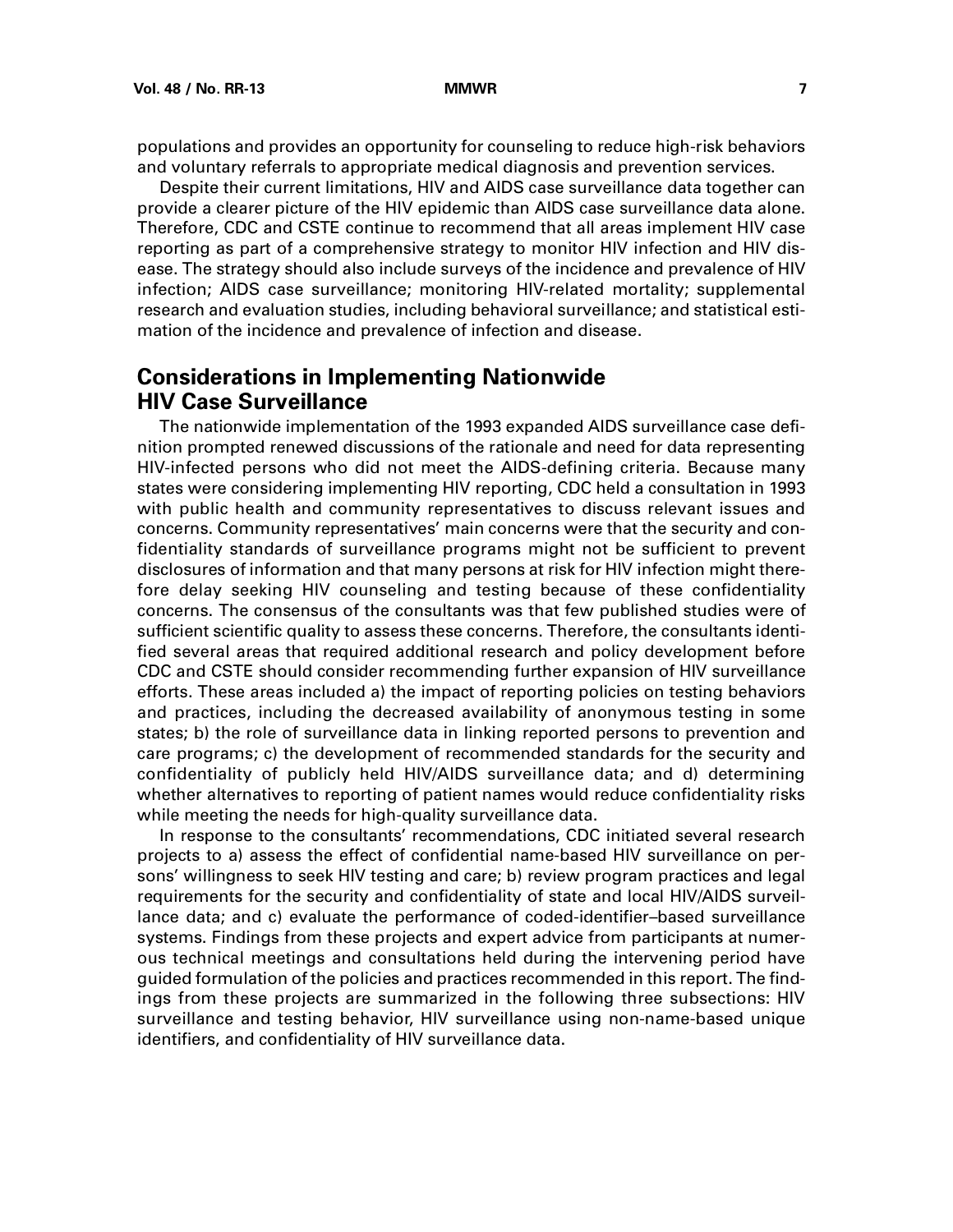### **HIV Surveillance and Testing Behavior**

Few studies have characterized test- or care-seeking behaviors in relation to state HIV reporting policies. A 1988 general population study of previous or planned use of HIV testing services did not identify an association of reporting policy with testing behavior (47 ). In contrast, interviews of persons seeking anonymous testing in 1989 documented that many would avoid testing if a positive test resulted in name reporting or partner notification (48). A review of the published literature on HIV testing behaviors highlighted several limitations and biases in previous studies (49 ), including small numbers, lack of geographic and risk-group representativeness, and analysis of intent to test rather than of actual testing behavior. An additional limitation of the available literature is that studies published 5–10 years ago might not reflect actual testing behaviors in the current treatment era. Literature that highlights potential misuse of public health surveillance data might have the unintended effect of increasing test avoidance among some at-risk persons (50 ). Examining knowledge of and perceptions about testing and reporting, as well as actual testing behavior, in the context of current treatment advances and evolving HIV reporting policies, can address some of the limitations of previous research.

To determine the effect of changes in reporting policies on actual testing behaviors among persons seeking testing at publicly funded HIV counseling and testing sites, CDC and six state health departments reviewed data routinely collected from these sites to compare HIV testing patterns during the 12 months before and the 12 months after implementation of HIV case surveillance (51 ). In these areas, the number of HIV tests increased in four states and decreased in two states; the declines were not statistically significant. All the analysis periods (25-month periods during 1992–1996) antedated the widespread beneficial effects of highly active antiretroviral therapy. Slight variability in testing trends was observed among racial/ethnic subgroups and HIV-risk exposure categories; however, these data do not suggest that, in these states, the policy of implementing HIV case reporting adversely affected test-seeking behaviors overall (52 ).

CDC also supported studies by researchers at the University of California at San Francisco and participating state health departments to identify the most important determinants of test seeking or test avoidance among high-risk populations and to assess the impact of changes in HIV testing and HIV reporting policies. Data from these surveys of high-risk persons in nine selected states about their perceptions and knowledge of HIV testing and HIV reporting practices documented that few respondents had knowledge of the HIV reporting policies in their respective states (53,54 ). In surveys conducted during 1995–1996, respondents reported high levels of testing, with approximately three fourths reporting that they had had an HIV test. The most commonly reported factors (by nearly half of respondents) that might have contributed to delays in seeking testing or not getting tested were fear of having HIV infection diagnosed or belief that they were not likely to be HIV infected. "Reporting to the government" was a concern that might have contributed to a delay in seeking HIV testing for 11% of heterosexuals, 18% of injecting-drug users, and 22% of men who have sex with men; <1%, 3%, and 2% of respondents in these risk groups, respectively, indicated that this was their main concern. Concern about name-based reporting of HIV infections to the government was a factor for not testing for HIV for 13% of heterosexuals, 18% of injecting-drug users, and 28% of men who have sex with men. As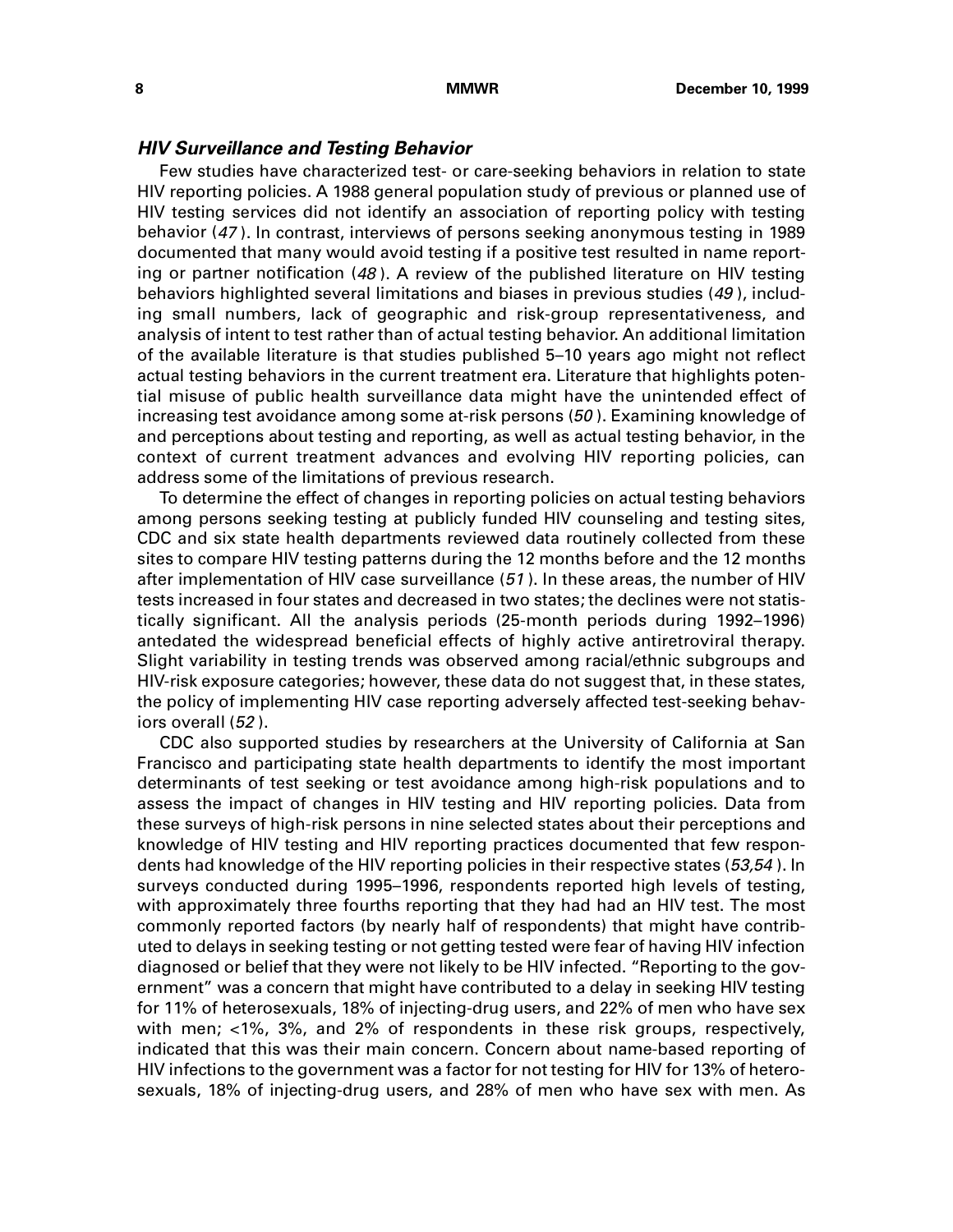the main factor for not testing for HIV, concern about name-based reporting to the government was substantially lower in all risk groups (1% of heterosexuals, 1% of injecting-drug users, and 4% of men who have sex with men) (55 ). These findings suggest that name-based reporting policies might deter a small proportion of persons with high-risk sex or drug-using behaviors from seeking testing and, therefore, support the need for strict adherence to confidentiality safeguards of public health testing and surveillance data. In addition, the survey documented that the availability of an anonymous testing option is consistently associated with higher rates of intention to test in the future. In this survey, high levels of testing, together with high levels of test delay or avoidance associated with reasons other than concern about name reporting, suggest that addressing these other concerns may have a greater effect on testing behavior. For example, 59% of men who have sex with men reported being "afraid to find out" as a factor for not testing, and 27% reported it as the main factor for not testing. In addition, 52% of men who have sex with men reported "unlikely to have been exposed" as a factor for not testing, and 17% reported it as the main factor.

In a companion survey of persons reported with AIDS in eight of these same states, participants who had recognized their HIV risk and sought testing at anonymous testing sites reported entering care at an earlier stage of HIV disease than persons who were first tested in a confidential testing setting (e.g., STD clinics, medical clinics, or hospitals), where persons are frequently first tested when they become ill  $(56)$ . These data suggest that anonymous testing options are important in promoting timely knowledge of HIV status for some at-risk persons.

### **HIV Surveillance Using Non-Name-Based Unique Identifiers**

To assess the feasibility of using alternatives to confidential name-based methods for HIV surveillance, several states implemented reporting of cases of HIV infection or CD4 (a marker of immunosuppression in HIV-infected persons) laboratory test results using various numeric or alphanumeric codes. Other states considered or tried to conduct case surveillance without name identifiers by using codes designed for nonsurveillance purposes (e.g., codes intended for use in tracking patients in casemanagement systems) (57 ). In May 1995, CDC convened a meeting at which these states identified operational, technical, and scientific challenges in conducting surveillance using coded identifiers rather than patient names. The states recommended that CDC evaluate additional coded identifiers and assist them in documenting and disseminating the results of their findings.

In addition, CDC supported research to evaluate the performance of a coded unique identifier (UI) in two states that implemented a non-name-based HIV case-reporting system while maintaining name-based surveillance methods for AIDS (58). The study, conducted by Maryland and Texas during 1994–1996 in collaboration with CDC, documented nearly 50% incomplete reporting, in part because the social security number necessary to construct the identifier code was not uniformly available in medical or laboratory records. In Maryland, provider-maintained logs were needed to link the UI to name-based medical records to obtain follow-up data (e.g., on HIV risk/exposure). A more recent evaluation conducted by the Maryland Department of Health and Mental Hygiene (MDHMH) reported data from a publicly funded counseling and testing site and documented a higher level of completeness of HIV reporting (88%) than the 50% documented in the previous study (58,59 ). MDHMH reports that their code is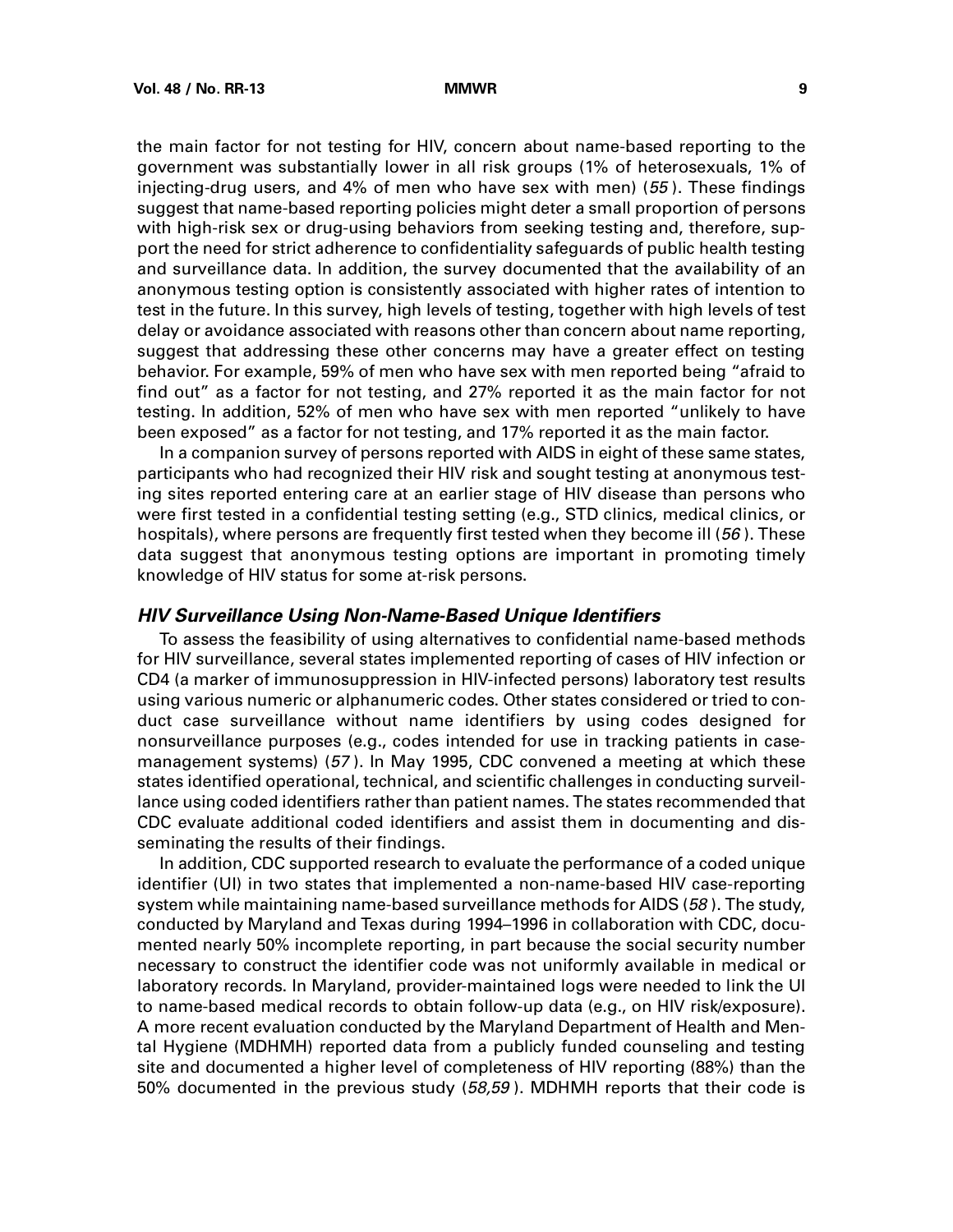unique to a given person and that assignment of two different codes to the same person is unlikely. That is, the probability that a given code can distinguish one person from any other is >99% if all the elements of the code are complete and accurate. No published evaluations have assessed the probability of assigning the same code to different persons, which could occur if elements of the code were missing. In contrast to MDHMH's findings, analogous evaluations in Texas, as well as studies that used more diverse methods in Los Angeles and New Jersey, failed to identify a code that performs as well as name-based methods  $(58,60-67)$ . On the basis of published evaluations (58 ), Texas recently switched to name-based HIV case surveillance.

In addition to Maryland, three other states (Illinois, Maine, and Massachusetts) and Puerto Rico recently implemented HIV reporting using four different coded identifiers. CDC will assist these states in implementing their systems, establishing standardized criteria for assessing the overall performance of their systems, as well as assessing whether the required standards are achieved. Additional evaluations will be conducted by the respective state health departments, in collaboration with CDC, to determine a) the ability of coded identifiers to accurately track disease progression from HIV infection to AIDS to death, b) their utility for evaluating public health efforts to eliminate perinatal HIV transmission, c) their acceptability, and d) their usefulness in matching to other databases (e.g., tuberculosis).

### **Confidentiality of HIV Surveillance Data**

A 1994 review of state confidentiality laws that protect HIV surveillance data documented that all states and many localities have legal safeguards for confidentiality of government-held health data  $(68)$ . These laws provide greater protection than laws protecting the confidentiality of information in health records held by private healthcare providers. Most states have specific statutory protections for public health data related to HIV infection and other STDs. However, state legal protections vary, and CDC supports additional efforts to strengthen privacy protections for public health data. On the basis of input from expert legal and public health consultants, the Model State Public Health Privacy Act (69 ) was developed by an independent contractor at the behest of CSTE. If enacted by states, the provisions of the Model Act would ensure the confidentiality of surveillance data, strengthen statutory protections against disclosure, and preclude the intended or unintended use of surveillance data for non-public health purposes.

CDC has reviewed state and local security policies and procedures for HIV/AIDS surveillance data. Since 1981, states have conducted AIDS surveillance, and few breaches of security have resulted in the unauthorized release of data (70,71 ). Because survival has improved for HIV-infected persons, information about them might be maintained in public health surveillance databases for longer periods. This has resulted in increased concerns about confidentiality of surveillance data among public health and community groups (72 ). Therefore, CDC has issued technical guidance for security procedures that include enhanced confidentiality and security safeguards as evaluation criteria for federal funding of state HIV/AIDS surveillance activities (73 ). The receipt of federal surveillance funding depends on the recipient's ability to ensure the physical security and confidentiality of case reports. At the federal level, HIV/AIDS surveillance data are protected by several federal statutes, which ensure that CDC will not release HIV/AIDS surveillance data for non-public health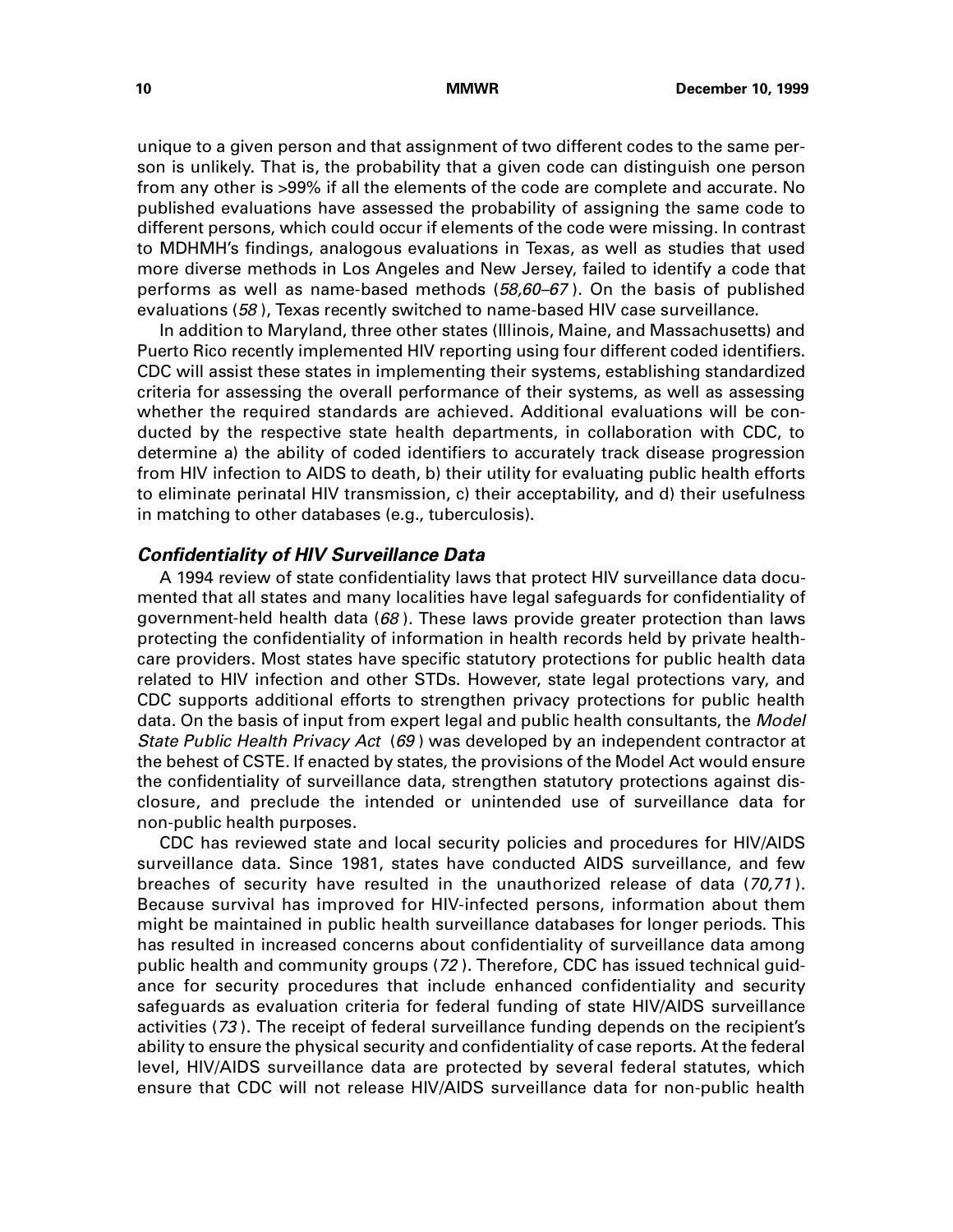<span id="page-14-0"></span>purposes (e.g., for use in criminal, civil, or administrative proceedings). Privacy is also ensured by the removal of names and the encryption of data transmitted to CDC. On the basis of the importance of maintaining the confidentiality of persons in whom HIV infection has been diagnosed by public or private health-care providers, CDC has recommended additional standards to enhance the security and confidentiality of HIV and AIDS surveillance data (74,75 ).

# **GUIDELINES FOR SURVEILLANCE OF HIV INFECTION AND AIDS**

# **HIV Surveillance Case Definition for Adults and Children**

CDC, in collaboration with CSTE, has established a new case definition for HIV infection in adults and children that includes revised surveillance criteria for HIV infection and incorporates the surveillance criteria for AIDS  $(17-19,76)$  (Appendix). HIV infection and AIDS case reports forwarded to CDC should be based on this definition. For adults and children aged ≥18 months, the HIV surveillance case definition includes laboratory and clinical evidence specifically indicative of HIV infection and severe HIV disease (AIDS). For children aged <18 months (except for those who acquired HIV infection other than by perinatal transmission), the HIV surveillance case definition updates the definition in the 1994 revised classification system. In addition, the new case definition is based on recent data regarding the sensitivity and specificity of HIV diagnostic tests in infants and clinical guidelines for Pneumocystis carinii pneumonia (PCP) prophylaxis for children (19,77–88 ) and for use of antiretroviral agents for pediatric HIV infection (30 ). The revised surveillance case definitions for adults and children become effective January 1, 2000.

# **HIV/AIDS Case Surveillance Practices and Standards**

CDC and CSTE recommend that all states require reporting to public health surveillance of all cases of perinatal HIV exposure in infants, the earliest diagnosis of HIV infection (exclusive of anonymous tests) and the earliest diagnosis of AIDS in persons of all ages, and deaths among these persons  $(4,33)$ . Such reporting should constitute the core minimum performance standard for HIV/AIDS surveillance in all states and territories. CDC provides federal funds and technical assistance to states to establish and conduct active HIV/AIDS surveillance programs. On the basis of feasibility, needs, and resources, areas may be funded to implement additional surveillance activities (e.g., supplemental research and evaluation studies and serologic surveys), but these approaches might not be necessary in all areas. The following recommended practices update and revise the CDC Guidelines for HIV/AIDS Surveillance released in 1996 and updated in 1998 as a technical guide for state and local HIV/AIDS surveillance programs (34,73–75 ). Recommended practices represent CDC's guidance for best public health practice based on available scientific data. Programmatic standards set minimum requirements for states to receive support from CDC for HIV/AIDS surveillance activities.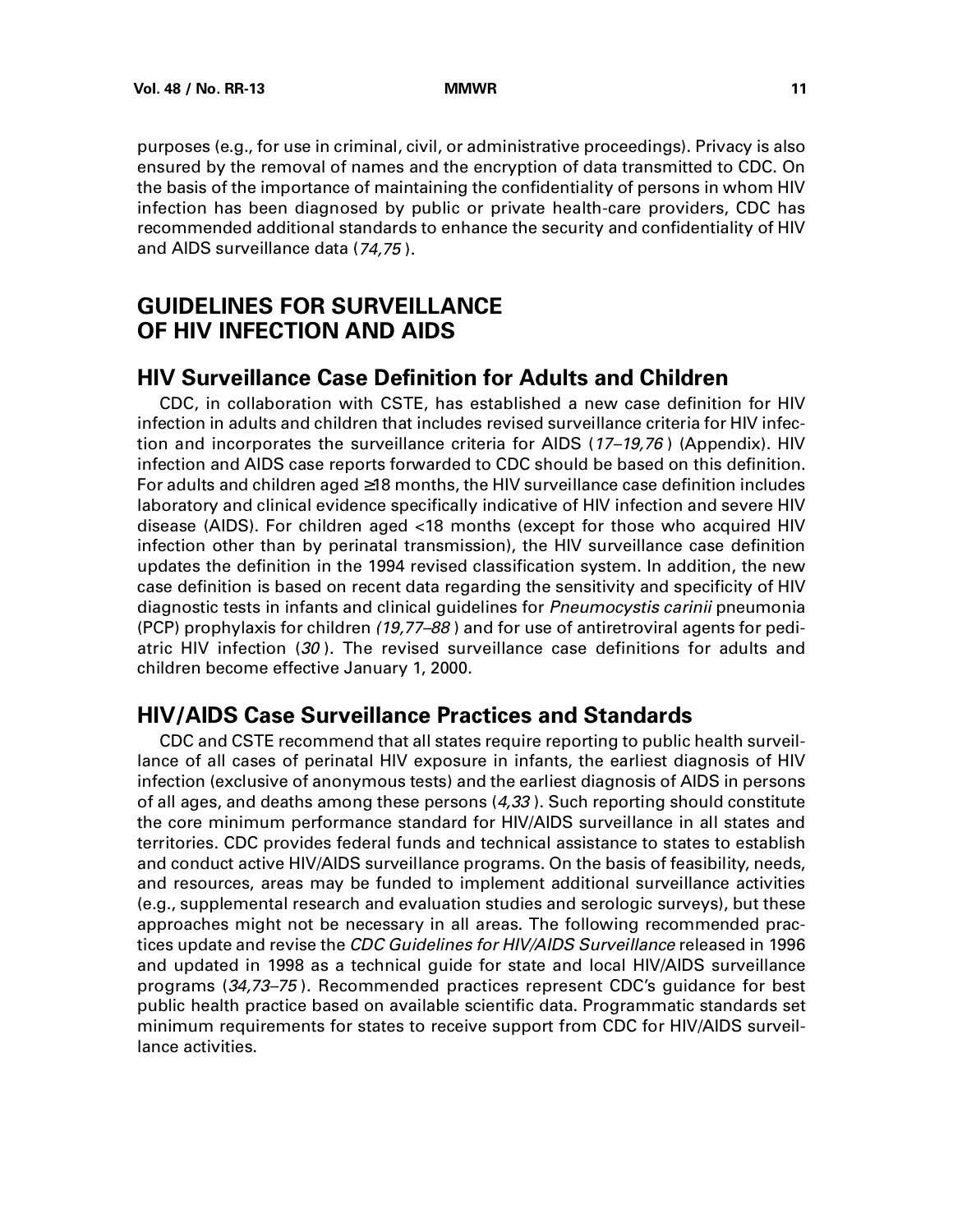### **Recommended Surveillance Practices**

- All state and local programs should collect a standard set of surveillance data for all cases that meet the reporting criteria for HIV infection and AIDS. The standard data set includes the a) patient identifier, b) earliest date of diagnosis of HIV infection, c) earliest date of diagnosis of an AIDS-defining condition, d) demographic information (e.g., date of birth, race/ethnicity, and sex) and residence (i.e., city and state) at diagnosis of HIV infection and of AIDS, e) HIV risk exposure, f) facility of diagnosis, and g) date of death and state of residence at death. In addition to this information, the date of HIV diagnostic testing, the results of these tests, and exposure to antiretroviral treatment for reducing perinatal HIV transmission should be collected for all infants with perinatal exposures to HIV. Surveillance information, without patient identifiers, should be encrypted and forwarded to CDC through the HIV/AIDS Reporting System (or equivalent) in accordance with current practice. To address specific public health information needs, local surveillance programs can cross-match HIV and AIDS surveillance data with other public health data (e.g., tuberculosis data) and collect supplemental surveillance data on all or a representative sample of cases. CDC will provide technical assistance and recommend standardized surveillance methods to assist in collecting supplemental surveillance information.
- On the basis of studies of coded identifier systems conducted in at least eight states, published evaluations of name-based and code-based surveillance systems, and CDC's assessment of the quality and reproducibility of the available data, CDC has concluded that confidential name-based HIV/AIDS surveillance systems are most likely to meet the necessary performance standards (36,58,60-67,89,90), as well as to serve the public health purposes for which surveillance data are required. Therefore, CDC advises that state and local surveillance programs use the same confidential name-based approach for HIV surveillance as is currently used for AIDS surveillance nationwide. However, CDC recognizes that some states have adopted, and others may elect to adopt, coded case identifiers for public health reporting of HIV infection. CDC will provide technical assistance to all state and local areas to continue or establish HIV/AIDS surveillance systems and to evaluate their surveillance programs using standardized methods and criteria whether they use name or coded identifiers.
- HIV and AIDS surveillance should be used to identify rare or previously unrecognized modes of HIV transmission, unusual clinical or virologic manifestations, and other cases of public health importance. Providers are the most likely and timely source of identifying unusual laboratory or clinical cases. They are encouraged to promptly report atypical cases to local, state, or territorial public health officials for follow-up. CDC will provide technical assistance to state and local health departments conducting such investigations and will revise public health recommendations based on the findings, as appropriate.
- HIV and AIDS case surveillance efforts should result in collection of data from all private and public sources of HIV-related testing and care services. Laboratoryinitiated surveillance methods should identify all cases that meet the laboratory reporting criteria for HIV infection and/or AIDS. However, these methods will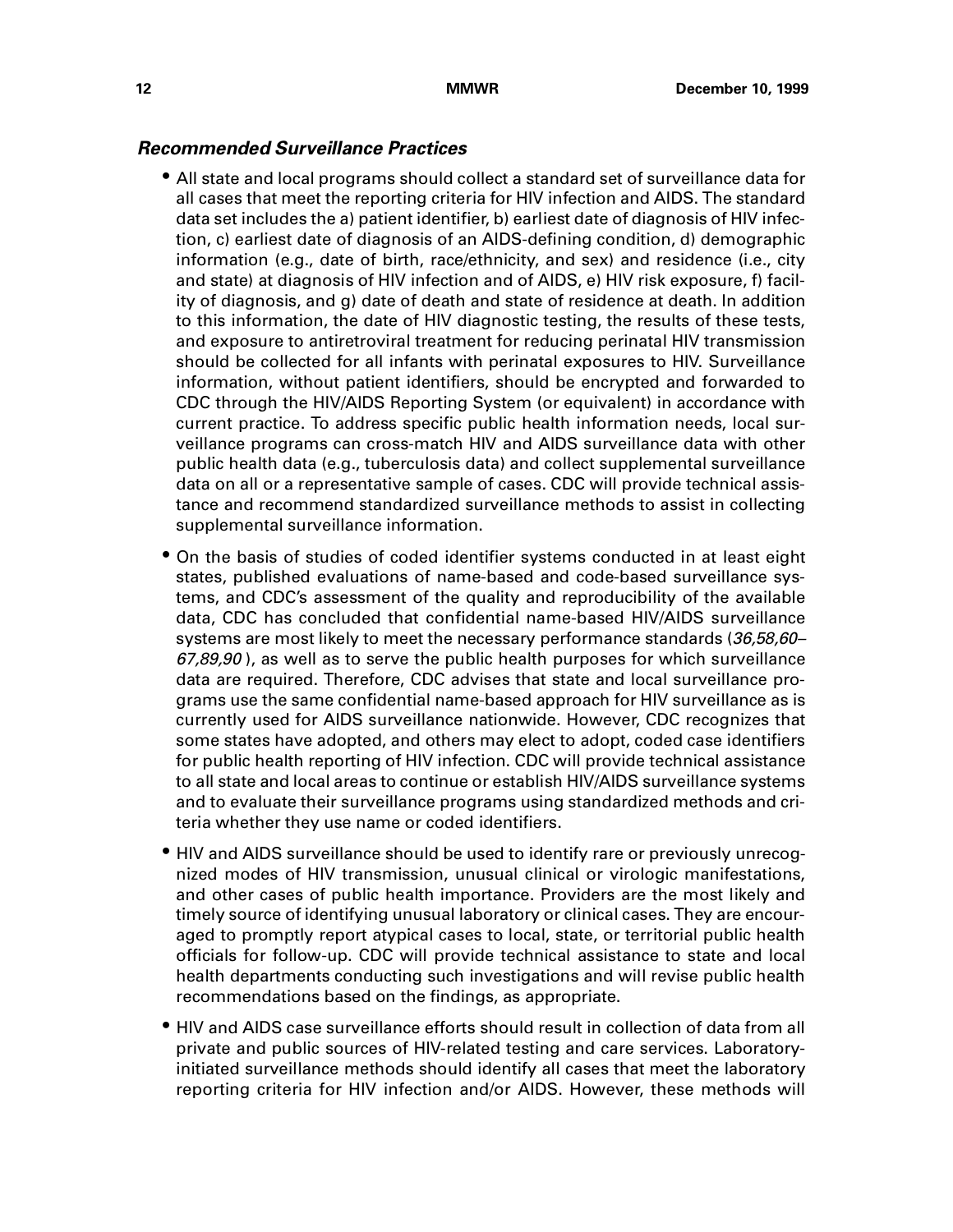require follow-up with the provider to verify the infection status or clinical stage and obtain complete demographic and exposure risk data. HIV-infected persons who are initially tested anonymously are eligible to be reported to CDC's HIV/AIDS surveillance database only after they have had HIV infection diagnosed in a confidential testing setting (e.g., by a health-care provider) and have test results or clinical conditions that meet the HIV and/or AIDS reporting criteria.

- All state and local surveillance programs should regularly publish, in print or electronically, aggregated HIV/AIDS surveillance data in a format that facilitates use of these data by federal, state, and local public health agencies, HIV-prevention community planning groups and care-planning councils, academic institutions, providers and institutions that have reported cases, community-based organizations, and the general public. Presentation of surveillance data should be consistent with established policies for data release that preclude the direct or indirect identification of a person with HIV infection or AIDS. CDC will increase its efforts to coordinate requests for HIV/AIDS surveillance data across federal government agencies to use state/local surveillance resources efficiently. CDC will also develop specific guidelines for analyzing and interpreting HIV/AIDS surveillance data.
- All state and local surveillance programs should conduct regular, ongoing assessments of the performance of the surveillance system and redirect efforts and resources to ensure timely reporting of complete, representative, and accurate data. CDC will provide technical assistance and recommend standardized evaluation methods to assist states in achieving the highest possible level of performance and to promote comparability of data throughout the United States.

### **Minimum Performance Standards**

- To provide accurate and timely data for monitoring HIV/AIDS trends and ensuring a reliable measure of the number of persons in need of HIV-related prevention and care services, state and local HIV/AIDS surveillance systems should use reporting methods that provide case reporting that is complete (≥85%) and timely (≥66% of cases reported within 6 months of diagnosis). In addition, evaluation studies should demonstrate that the approach used to conduct surveillance (i.e., name or coded identifier) must result in accurate case counts (≤5% duplicate case reports and ≤5% incorrectly matched case reports). Finally, at least 85% of reported cases or a representative sample should have information regarding risk for HIV infection after epidemiologic follow-up is completed. All HIV/AIDS surveillance systems should collect the recommended standard data in a reliable and valid manner, allow matching to other public health databases (e.g., death registries) to benefit specific public health goals, and allow identification and follow-up of individual cases of public health importance.
- To assess the quality of HIV and AIDS case surveillance as specified in the performance standards, states and local surveillance programs must conduct periodic evaluation studies. CDC will recommend several evaluation methods to enable states to select methods best suited to their program needs and resources. States should also evaluate the representativeness of their HIV case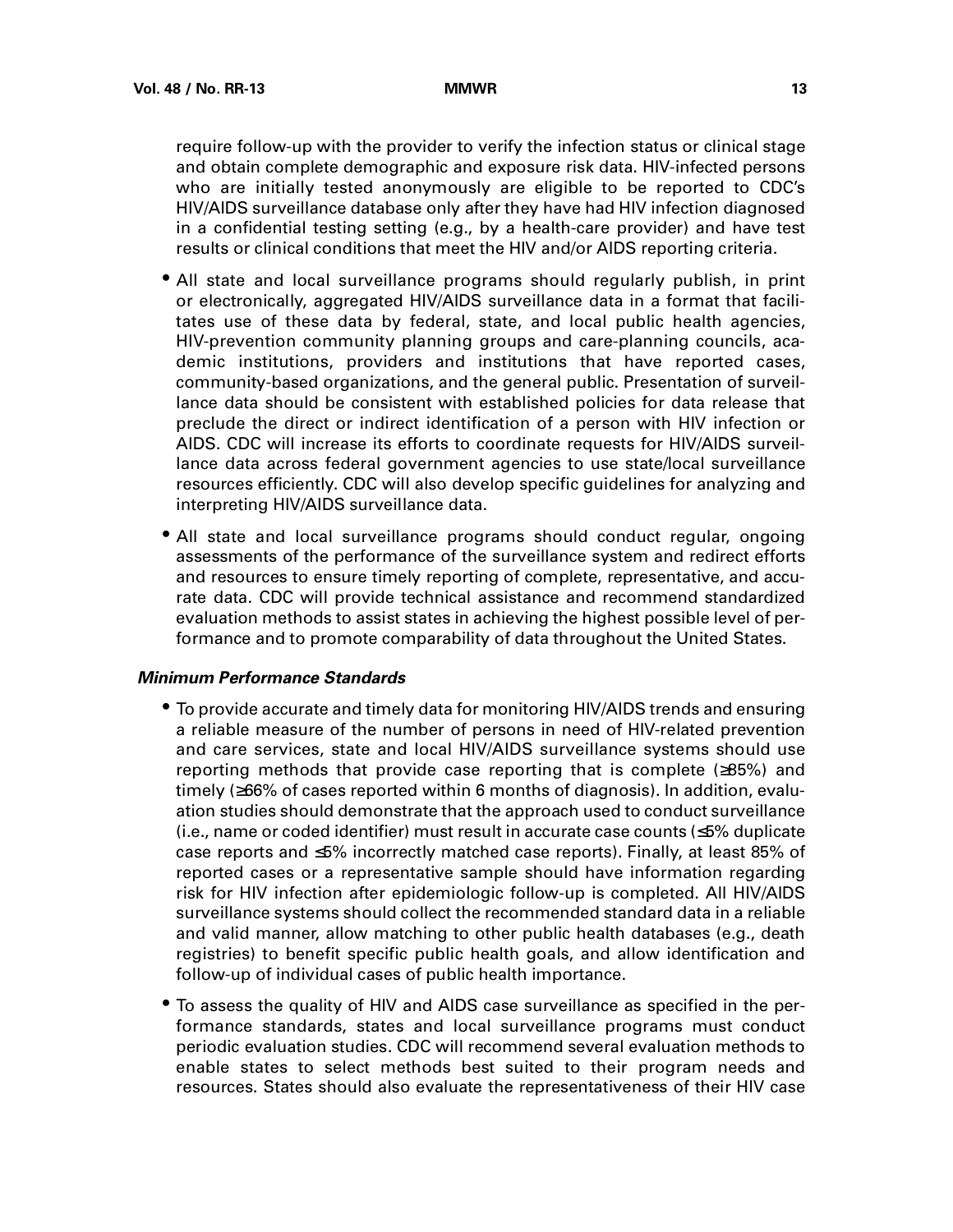reports by monitoring the potential impact of HIV surveillance on test-seeking patterns and behaviors and review the extent to which surveillance data are being used for planning, targeting, and evaluating HIV-prevention programs and services. The goal of these performance evaluations is to enhance the quality and usefulness of surveillance data for public health action. During the next several years (i.e., 2000–2002), CDC will assist states in transitioning to an integrated HIV/AIDS surveillance system by evaluating current performance levels, instituting revised program operations and policies as necessary, and then reassessing performance. Following this transition period, CDC will evaluate and award proposals for federal funding of state and local surveillance programs based on their capacity to meet these performance standards. At that time, CDC will require that recipients of federal funds for HIV/AIDS case surveillance adopt surveillance methods and practices that will enable them to achieve the standards to ensure that federal funds are awarded responsibly.

### **Recommended Security and Confidentiality Practices**

- State and local programs should document their security policies and procedures and ensure their availability for periodic review.
- State and local health departments should minimize storage and retention of unnecessary or redundant paper or electronic reports and should review their data-retention policies consistent with CDC technical guidelines (73–75 ). States should consider and evaluate removing names from surveillance records when they no longer serve the public health purpose for which they were collected. Policies should provide the flexibility to remove cases that were reported in error or that are determined not to be infected with HIV on follow-up. CDC will develop guidance for confirming HIV-infection status as testing and vaccine technologies evolve.
- State and local health departments should also review their confidentiality practices to determine whether additional protections should be established (e.g., before implementation of HIV case surveillance). States that plan to implement HIV case surveillance should review their current confidentiality statutes to determine whether they need to be strengthened. The Model State Public Health Privacy Act (69) should be considered by states in developing their statutory protections of HIV/AIDS surveillance data. Confidentiality laws should protect surveillance data that are transmitted (in a secure and confidential manner consistent with CDC's HIV/AIDS surveillance program requirements) to other public health programs as part of evaluation studies or for follow-up of cases of special public health importance. The penalties for violating privacy and security should apply to all recipients of HIV/AIDS case surveillance information.
- To further enhance security and confidentiality of data, states are encouraged to implement use of a double-key encryption and decryption system, in which identifying information encrypted by states using the first key can only be decrypted for access using the second key. CDC will develop this option at the request of states that wish to reassure HIV-infected persons that HIV and AIDS surveillance data will be held confidentially and will be used only for specified public health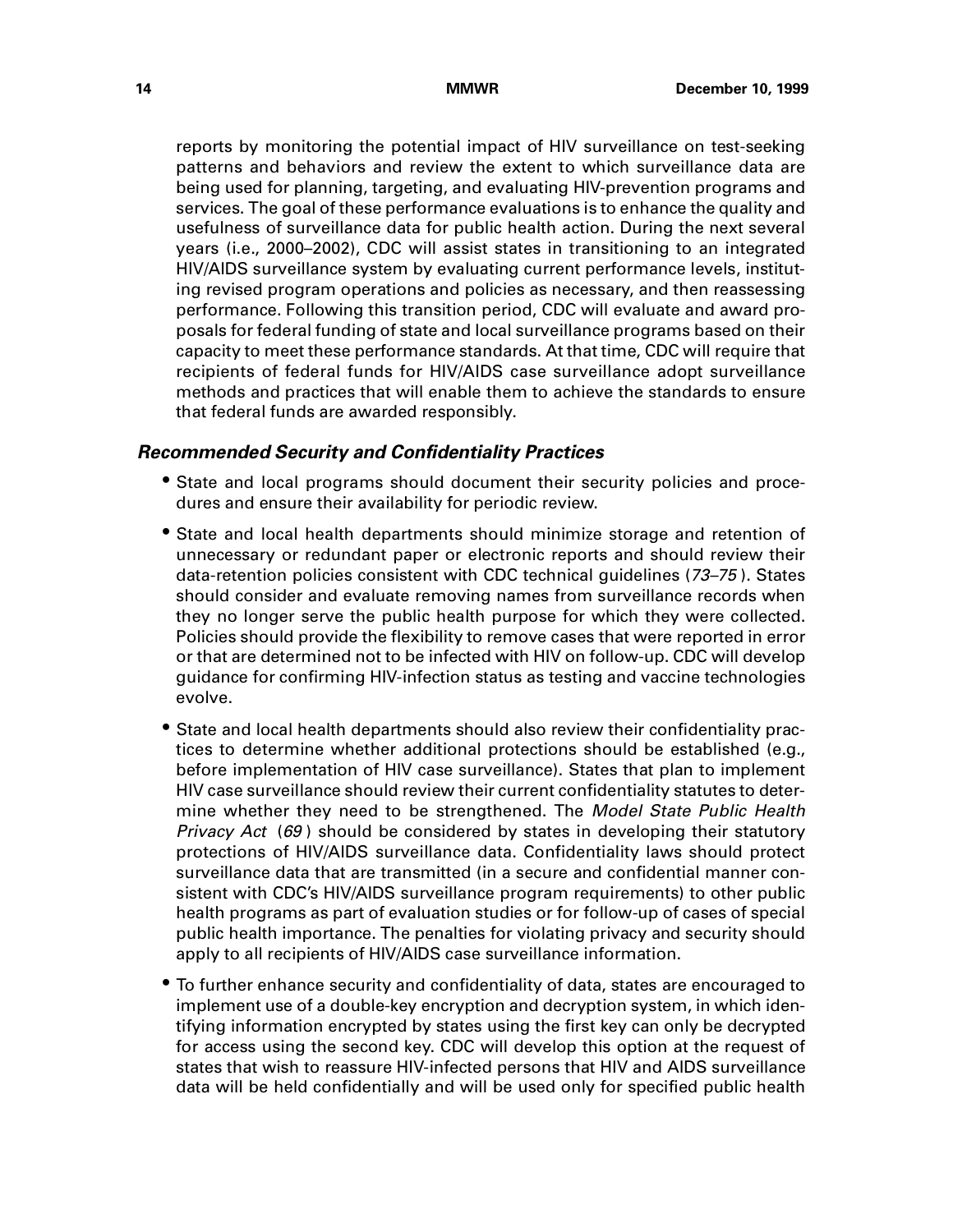purposes. CDC will hold the second key under an Assurance of Confidentiality under Section 308(d) of the Public Health Service Act, which governs how CDC uses or releases surveillance data voluntarily shared with CDC by the states. Under this assurance, CDC is prohibited from providing that key to a state planning to use HIV/AIDS surveillance data for non-public health purposes.

### **Minimum Security and Confidentiality Standards**

The security and confidentiality policies and procedures of state and local surveillance programs should be consistent with CDC standards for the security of HIV/AIDS surveillance data (73,74 ). The minimum security criteria were established following reviews of all state and numerous local health department HIV/AIDS surveillance programs. In general, the reviews documented that health departments have achieved a high level of security and that most state health departments meet or exceed the minimum standards. Beginning in 2000, CDC will require that recipients of federal funds for HIV/AIDS surveillance establish the minimum security standards and include their security policy in applications for surveillance funds (73,74 ). Examples of these standards include the following:

- Electronic HIV/AIDS surveillance data should be protected by computer encryption during data transfer. States should continue the established practice of not including personal identifying information in HIV/AIDS surveillance data forwarded to CDC.
- HIV and AIDS surveillance records should be located in a physically secured area and should be protected by coded passwords and computer encryption.
- Access to the HIV/AIDS surveillance registry should be restricted to a minimum number of authorized surveillance staff, who are designated by a responsible authorizing official, have been trained in confidentiality procedures, and are aware of penalties for unauthorized disclosure of surveillance information.
- Public health programs that receive HIV/AIDS information from matching of public health databases should have security and confidentiality protections and penalties for unauthorized disclosure equivalent to those for HIV/AIDS surveillance data and personnel.
- Use of HIV/AIDS surveillance data for research purposes should be approved by appropriate institutional review boards, and persons conducting the research must sign confidentiality statements.
- HIV and AIDS surveillance data made available for epidemiologic analyses must not include names or other identifying information. State and local data release policies should ensure that the release of data for statistical purposes does not result in the direct or indirect identification of persons reported with HIV infection and AIDS.
- In the rare instance of a possible security breach of HIV/AIDS surveillance data, state and local health departments should promptly investigate and report confirmed breaches to CDC to enable CDC to provide technical assistance to state and local health departments, develop recommendations for improvements in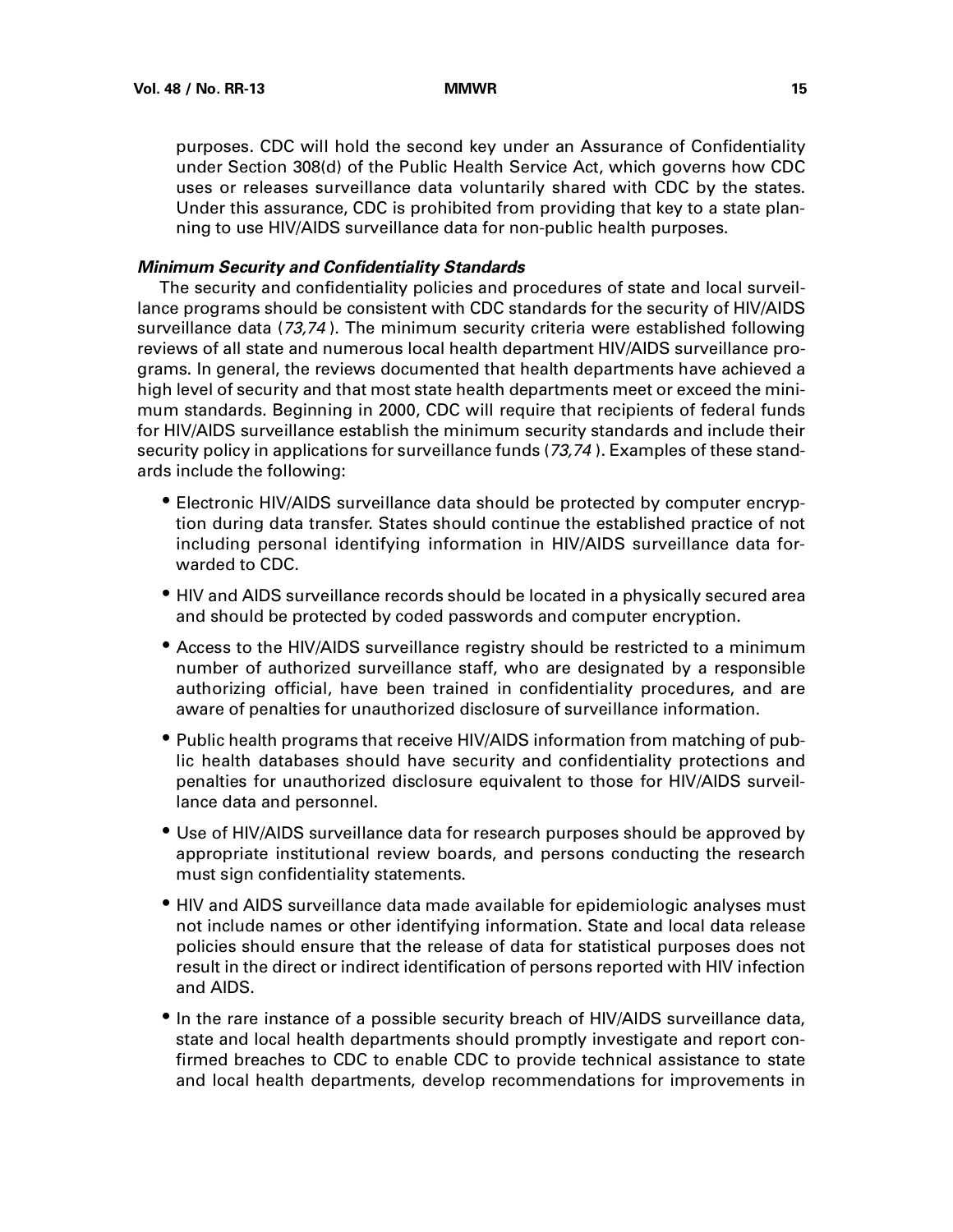security measures, and provide oversight in monitoring changes in program practices.

## **Relation to HIV-Prevention and HIV-Care Programs: Recommended Practices**

At the federal level, the primary function of HIV/AIDS surveillance is collecting accurate and timely epidemiologic data for public health planning and policy. Consequently, CDC is authorized to provide federal funds to states through surveillance cooperative agreements, both to achieve the goals of the national surveillance program and to assist states in developing their surveillance programs in accordance with state and local laws and practices. Federal funds authorized for HIV/AIDS surveillance are not provided to states for developing or providing prevention or treatment case-management services; funds for such services are provided by CDC and other federal agencies under separate authorizations.

Whether and how states establish a link between individual case-patients reported to their HIV/AIDS surveillance programs and other health department programs and services for HIV prevention and treatment is within the purview of the states. However, in considering or establishing such linkages, CDC recommends the following:

- The implementation of HIV case surveillance should not interfere with HIVprevention programs, including those that offer anonymous HIV counseling and testing services. Unless prohibited by state law or regulation, as a condition of federal funding for HIV prevention under a separate authorization, CDC requires that states and local areas provide anonymous HIV counseling and testing services. CDC strongly recommends that states which prohibit anonymous HIV testing change this practice, given the overriding public health objective of encouraging persons to become aware of their HIV serologic status. CDC does not view the availability of publicly funded anonymous counseling and HIV testing as incompatible with the ability to conduct HIV case surveillance in the population.
- HIV testing services should be offered for participation on a voluntary basis and preceded by informed consent in accordance with local laws (91 ).
- Both public and private providers should refer persons in whom HIV infection has been diagnosed to programs that provide HIV care, treatment, and comprehensive prevention case-management services.
- Provider-based referrals of patients to prevention and care services should enable a timely, effective, and efficient means of ensuring that persons in whom HIV infection has been diagnosed receive needed services.
- States should consult with providers, prevention- and care-planning bodies, and public health professionals in developing the policies and practices necessary to effect these linkages; should require that recipients of HIV/AIDS surveillance information be subject to the same penalties for unauthorized disclosure as HIV/AIDS surveillance personnel; and should evaluate the effectiveness of this public health approach. Such an evaluation should ensure that the public health objectives of such linkages are achieved without unnecessarily increasing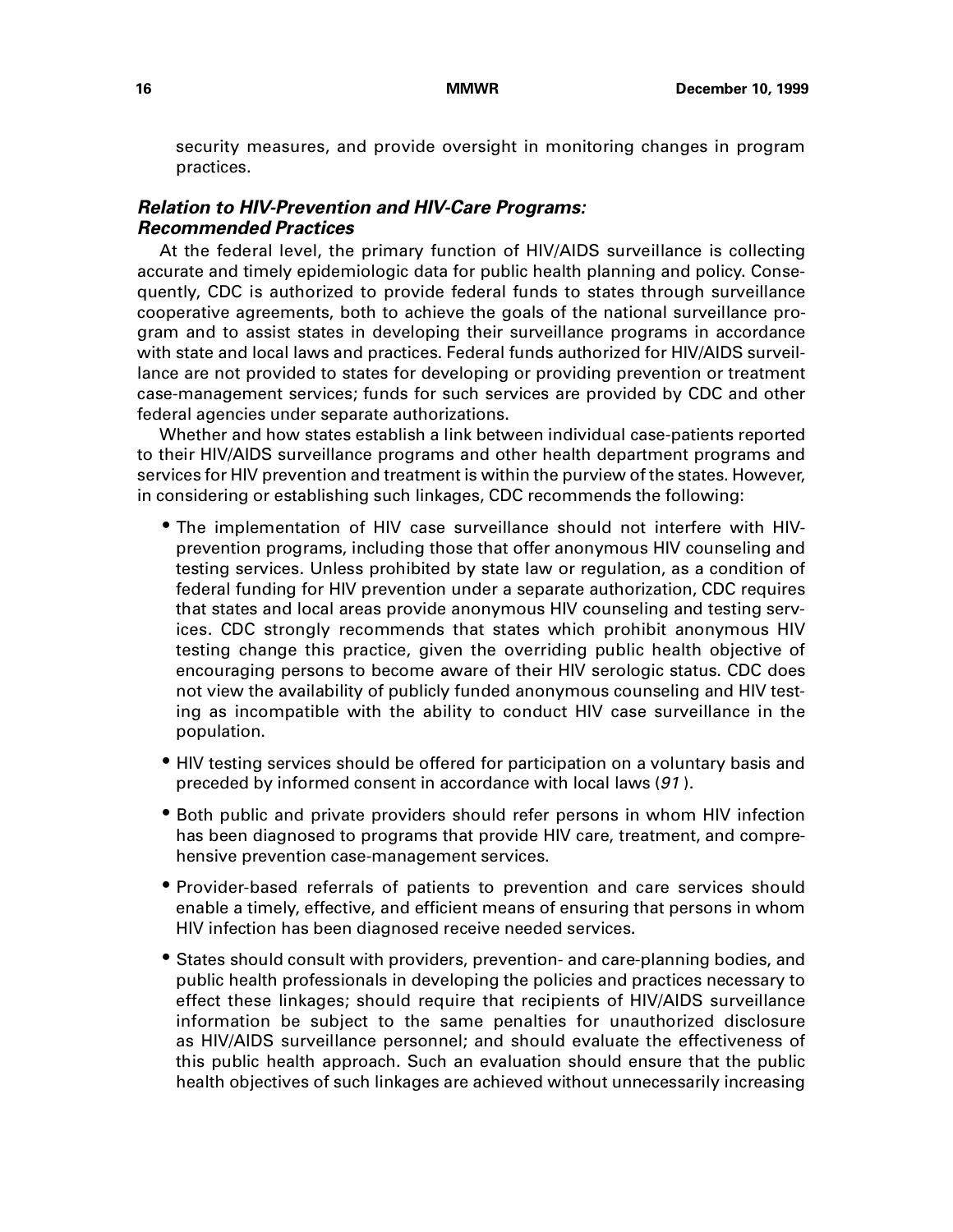<span id="page-20-0"></span>security and confidentiality risks to surveillance data or decreasing the acceptability of surveillance programs to health-care providers and affected communities. Providers and affected communities, including HIV-prevention community planning groups, should participate with health departments in planning and implementing surveillance strategies, as well as programs and services.

# **COMMENTARY**

# **Surveillance Case Definition for HIV Infection and AIDS**

The revised case definition for HIV infection in adults and children integrates reporting criteria for HIV infection and AIDS in a single case definition and incorporates new laboratory tests in the laboratory criteria for HIV case reporting. The 2000 case definition for HIV infection includes HIV nucleic acid (DNA or RNA) detection tests that were not commercially available when the AIDS case definition was revised in 1993. The revised case definition for HIV infection also permits states to report cases to CDC based on the result of any test licensed for diagnosing HIV infection in the United States. Although the reporting criteria generally reflect the recommendations for diagnosing HIV infection, the HIV reporting criteria are for public health surveillance and are not designed for making a diagnosis for an individual patient. The laboratory criteria include the serologic HIV tests described in the clinical standards for diagnosing HIV infection (92–95 ).

The pediatric HIV reporting criteria include criteria for monitoring all children with perinatal exposures to HIV and reflect recent advances in diagnostic approaches that permit the diagnosis of HIV infection during the first months of life. With HIV nucleic acid detection tests, HIV infection can be detected in nearly all infants aged ≥1 month. The timing of the HIV serologic and HIV nucleic acid detection tests and the number of HIV nucleic acid detection tests in the definitive and presumptive criteria for HIV infection are based on the recommended practices for diagnosing infection in children aged <18 months and on evaluations of the performance of these tests for children in this age group (30,77–88 ).

The clinical criteria in the case definition for HIV infection are included to ensure the complete reporting of cases with documented evidence of HIV infection or conditions meeting the AIDS case definition. The AIDS-defining conditions are included as part of the single case definition for HIV infection. In adults and adolescents aged ≥13 years, criteria for presumptive and definitive AIDS-defining conditions have not been revised since 1993 and continue to include the laboratory markers of severe HIV-related immunosuppression and the opportunistic illnesses indicative of severe HIV disease, which greatly increase mortality risks.

### **Effect of National HIV Case Surveillance on Reporting Trends**

Changes in the HIV reporting criteria will have little effect on reporting trends in states already conducting HIV case surveillance. However, the number of cases of HIV infection reported nationally will increase primarily because of implementation of HIV surveillance by the remaining states and local areas. Many of the states that will implement HIV case surveillance in the future have high AIDS incidence rates. Similar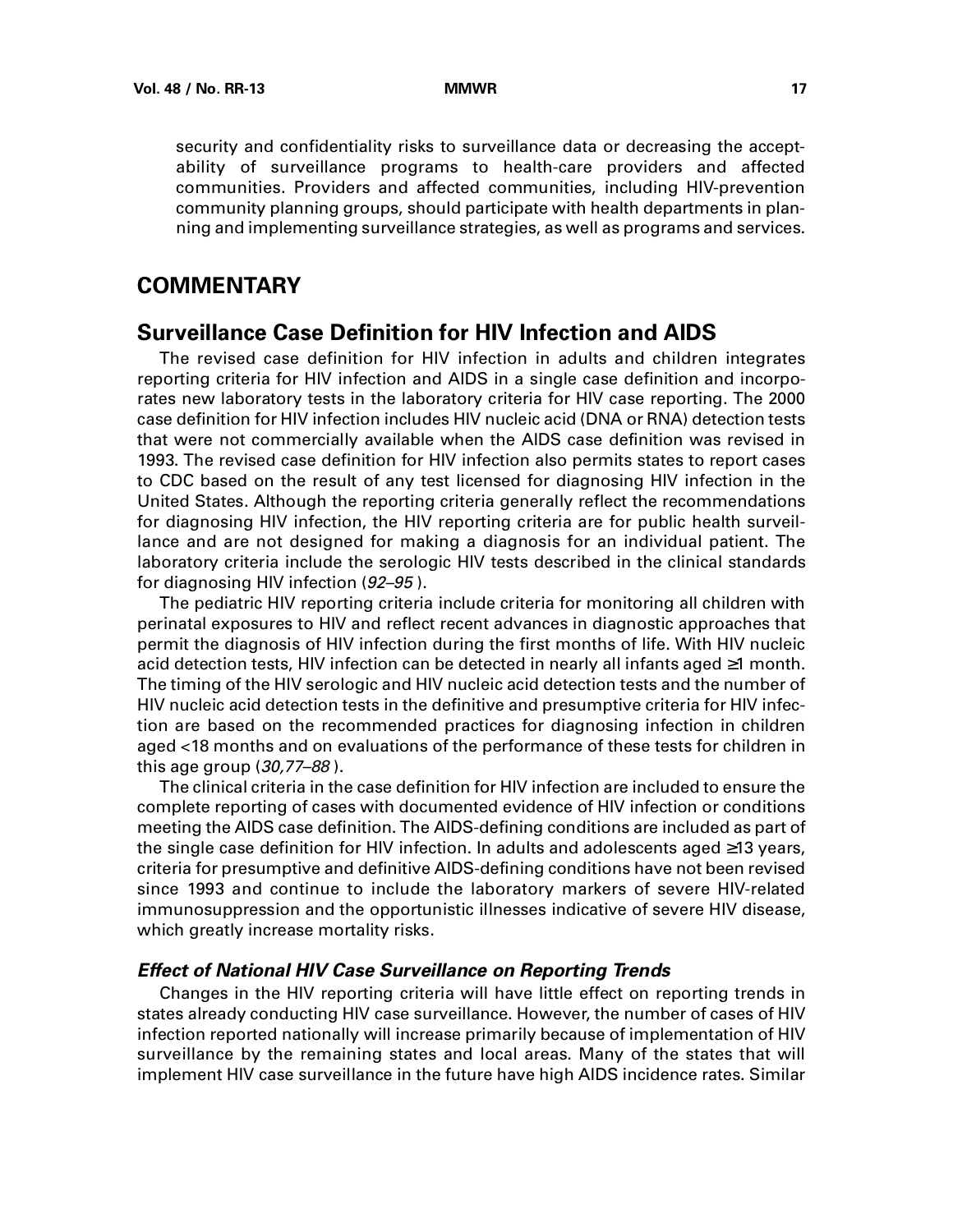to the effect on AIDS surveillance trends after the implementation of the revised reporting criteria in 1993, the initiation of HIV surveillance by additional states might result in a sudden and large increase in HIV case reports (96). On the basis of CDC's estimate that approximately 220,000 HIV-infected persons without AIDS-defining conditions had had HIV infection diagnosed in confidential testing settings and resided in states that were not conducting HIV case surveillance at the end of 1996 (46), the possibility exists that this number of persons could be reported with HIV infection from these states in 2000. However, reporting of prevalent HIV infections is more likely to be spread over several years, and the annual increases will most likely be more modest. Initially, most case reports will represent persons whose HIV infection was diagnosed before the implementation of HIV surveillance. As the reporting of prevalent cases of HIV infection reaches full implementation nationwide, the number of HIV case reports will decrease, and case reports will increasingly represent persons with recent diagnoses of HIV infection.

To facilitate interpretation of HIV surveillance data and given that CDC strongly promotes continued availability of anonymous testing options, evaluations of HIV/AIDS surveillance systems will include assessments of the representativeness of HIV case surveillance data. These assessments will include special surveys to evaluate the delays between HIV testing and entry to care. In addition, these evaluations will be useful in determining the effectiveness of program efforts to refer persons into care services after the diagnosis of HIV infection in anonymous testing settings.

AIDS cases have declined nationwide; however, because AIDS surveillance trends are affected by the incidence of HIV infection, as well as the effect of treatment on the progression of HIV disease, future AIDS trends cannot be predicted. AIDS surveillance will continue to be important in evaluating access to care for different populations and in identifying changes in trends that might signal a decrease in the effectiveness of treatment. The long-term benefits of antiretroviral therapy and antimicrobial prophylaxis for AIDS-related illnesses continue to be defined. In addition, various factors (e.g., access, adherence, treatment costs, and viral resistance) will influence the use and effectiveness of these therapies and their effects on AIDS incidence and mortality trends (97–99 ).

Because trends in new diagnoses of HIV infection are affected by when in the course of disease a person seeks or is offered HIV testing, such trends do not reflect the incidence of HIV infection in the population. In addition, because all HIV-infected persons in the population might not have had the infection diagnosed, these data do not represent total HIV prevalence in the population. Currently, interpretation of these data is complicated by several factors. First, persons might have HIV infection diagnosed and later during the same calendar year have AIDS diagnosed, which can complicate presentation of the data. Second, delays in reporting cases of HIV infection tend to be shorter than for AIDS cases, necessitating development of stage-specific statistical adjustments. Third, methods of imputation of exposure risk data for AIDS cases have been developed based on historical patterns of reclassification after investigation, but comparable methods for cases of HIV infection are only recently available at the national level. Finally, whether a trend in the number of new HIV diagnoses is stable, increasing, or decreasing might reflect current or historical HIV transmission patterns, changes in testing behaviors, and/or stage of the epidemic in the local geographic area.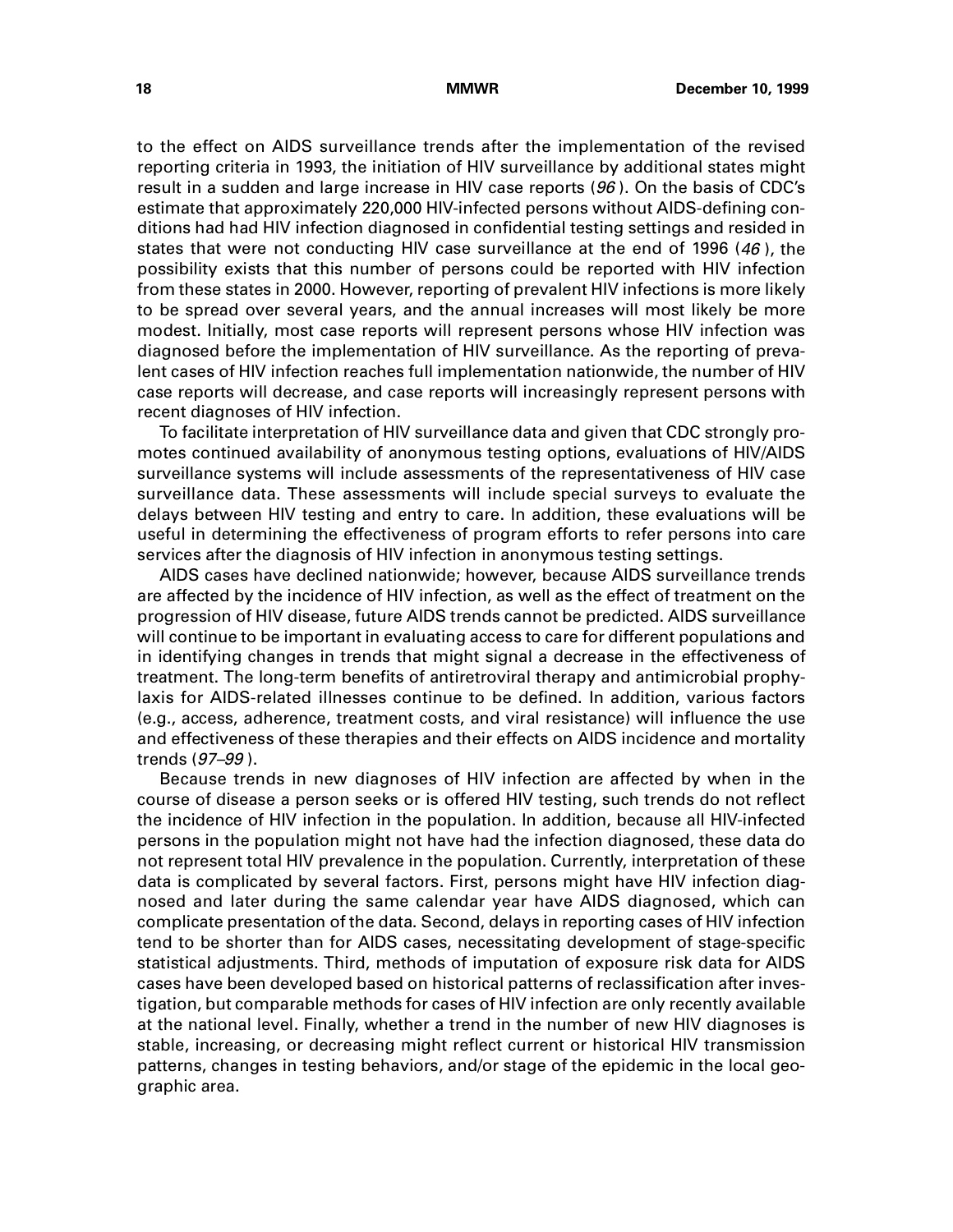<span id="page-22-0"></span>Overall, in the United States, the incidence of HIV infection peaked approximately 15 years ago, and the annual number of HIV infections has been stable at approximately 40,000 since 1992, when CDC estimated the prevalence of HIV infection in the range of 650,000–900,000 infected persons (100,101 ). Based on HIV and AIDS case surveillance data, CDC estimates that the prevalence of HIV infection at the end of 1998 was in the range of 800,000–900,000 infected persons. Of these persons, approximately 625,000 (range: 575,000–675,000) had had HIV infection or AIDS diagnosed (CDC, unpublished data, 1999). Because the annual number of new infections in recent years is relatively lower than during the peak incidence years, over time the remaining untested or anonymously tested infected persons will have HIV infection diagnosed through test-seeking, targeted testing, entry to care, or progression of disease to AIDS. Ultimately, the number of new diagnoses of HIV infection will decrease each year as they increasingly represent the smaller pool of more recently infected persons. Thus, in states that have been conducting HIV case reporting for several years, the number of new diagnoses of HIV infection is expected to decrease, then stabilize at a lower rate if the number of new infections remains stable.

For states that newly implement HIV reporting, a large bolus of reported prevalent infections is expected to occur, followed by a decline in the annual number of new cases until the number stabilizes at a lower level. Recently, since the impact of highly active antiretroviral therapy on survival, the estimated number of new infections each year probably exceeds the number of deaths, and the prevalence of HIV infection might be increasing by a small proportion of total prevalence. Thus, during the transition period to nationwide HIV-infection reporting, measures of the combined prevalence of HIV infection diagnoses and AIDS diagnoses will be most useful in projecting the need for resources for care and prevention. Trends in the numbers of new cases reported will not provide immediate insights into the dynamics of the epidemic because prevalent case reports represent a mixture of new and old HIV infections. Within the next several years, however, all states will be able to characterize new diagnoses of HIV infection or a representative sample by demographic and clinical characteristics that will provide meaningful insights into actual HIV transmission patterns and will have well-characterized the health and service needs of the population of prevalent HIV-infected persons. CDC will develop analysis profiles, statistical adjustments for reporting delays and imputation of risk data, and recommendations for data presentation to assist states in analyzing and interpreting their HIV/AIDS surveillance data during this transition period.

# **HIV/AIDS Surveillance Practices**

Laboratories will be an increasingly important source of information from which to initiate reporting. HIV infection is frequently diagnosed in the outpatient clinical setting, and laboratory-initiated reporting will be particularly useful in identifying outpatient sources of HIV testing (89 ) although contact with individual providers is necessary to complete the reporting process. The routine collection of HIV and CD4 test data from laboratories and managed-care organizations promotes completeness of reporting and may increase the simplicity and efficiency of initial case-finding activities by local surveillance programs. Nonetheless, repeated testing of the same persons results in multiple reports and necessitates labor-intensive follow-up to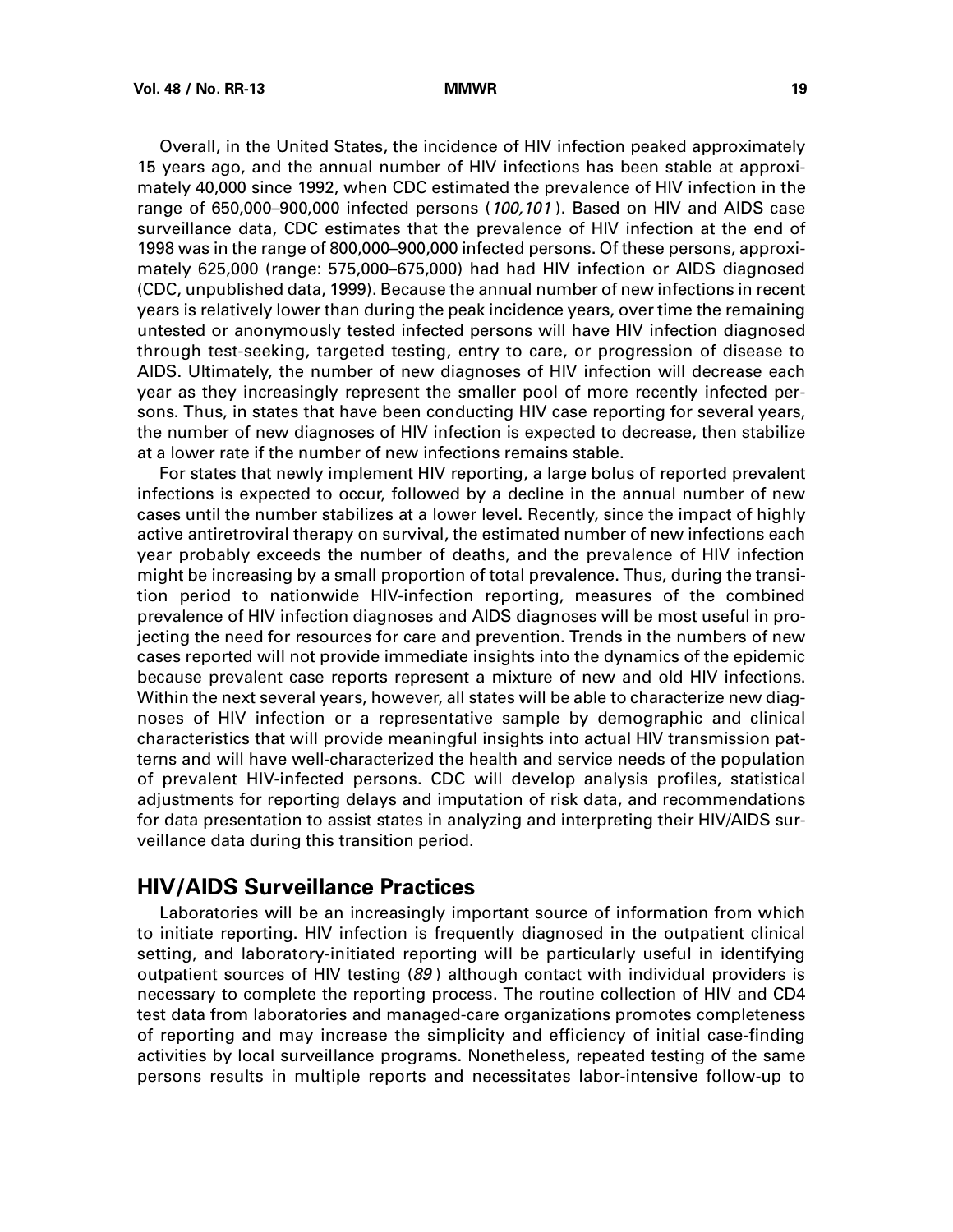eliminate duplicates. CDC is increasing its efforts to promote standards in laboratory reporting and to facilitate the transfer of data from public health and commercial laboratories to health departments.

Performance criteria for HIV and AIDS surveillance are necessary to ensure that surveillance data are of sufficient quality to target prevention and care resources and to detect emerging trends in the HIV epidemic. Evaluations of HIV and AIDS surveillance programs have documented that areas should be able to meet these performance criteria (5,36,61-67,89,90). According to these evaluations of namebased surveillance systems, the completeness of HIV surveillance (from 79% to approximately 95%) and AIDS surveillance (from 85% to approximately 95%) is high, and reporting is timely with nearly one half of AIDS cases and three quarters of cases of HIV infection reported to the national HIV/AIDS reporting system within 3 months of diagnosis (5 ). CDC estimates that the duplication rate of cases of HIV infection reported from different states to the national surveillance database was approximately 2%; for AIDS cases, the rate was approximately 3%  $(5,36)$ . The performance criteria also reflect the need for public health surveillance systems to identify and follow-up on cases of public health importance.

On the basis of current evaluation studies of non-name-based case identifiers and the current infrastructure of state and local health departments, name-based methods for collecting and reporting public health data provide the most feasible, simple, and reliable means for ensuring timely, accurate, and complete reporting of persons in whom HIV infection or AIDS has been diagnosed. Confidential name-based reporting also facilitates follow-up of perinatally exposed infants to determine their infection status and of persons reported with HIV infection to determine progression to AIDS and vital status (36,42 ). A name-based patient identifier allows providers to report cases directly from their name-based medical records, facilitates elimination of duplicate case reports, enables cross-matching of HIV and AIDS data with other namebased public health data (e.g., tuberculosis surveillance), permits follow-up with providers to collect information regarding risk for HIV infection and other data of public health importance. Through follow-up with providers, the HIV/AIDS surveillance system has provided an effective means to identify rare or unusual modes of HIV transmission and infection with rare strains of HIV and to improve prevention of HIVrelated opportunistic illnesses (102–106 ). CDC will assist states in monitoring the impact of changing medical interventions, epidemiology, and HIV case surveillance policies on test- and care-seeking behaviors.

### **Security and Confidentiality of HIV and AIDS Surveillance**

The revision of the case definition for HIV infection provides an opportunity to review and strengthen state and local confidentiality laws and regulations. Although state HIV/AIDS surveillance confidentiality laws and regulations adequately protect privacy compared with the statutory protections of other health-care data, state statutes differ in the degree of privacy protections afforded health information and the criteria for permissible disclosures of personal information. Most state statutes describe some permissible disclosures of public health information. To help ensure uniform confidentiality protections, the Georgetown University Law Center developed the Model State Public Health Privacy Act (69). Public health, legislative, legal, and community advocacy representatives provided expert consultation. The model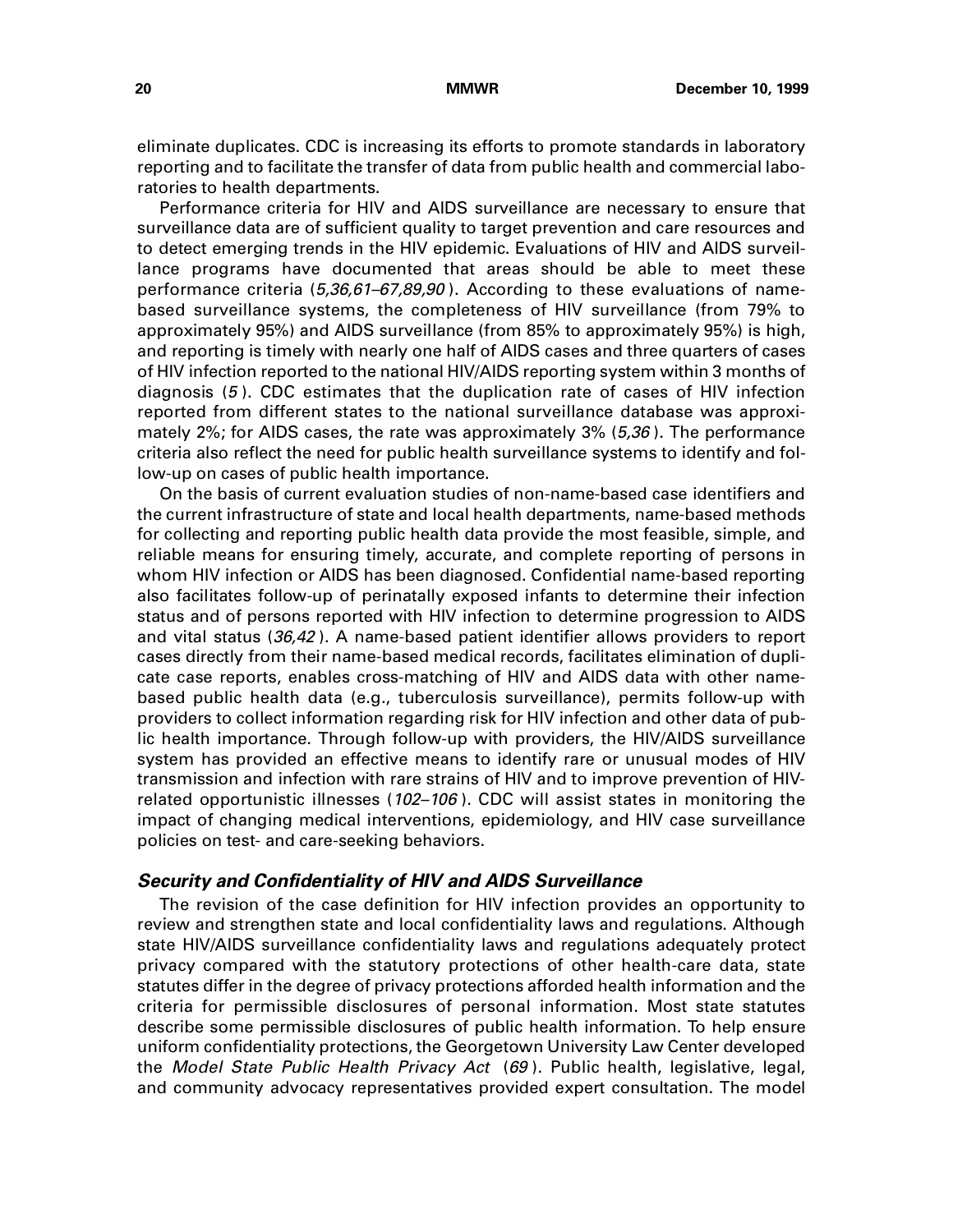legislative language protects confidential, identifiable information held by state and local public health departments against unauthorized and inappropriate non-public health uses but still allows public health officials to use surveillance information to accomplish the public health objectives defined by the law  $(69)$ . CDC recommends that states planning to implement HIV case surveillance should consider adopting the model legislation, if necessary, to strengthen the current level of protection of public health data.

Although HIV/AIDS surveillance systems have exemplary records of security and confidentiality, it is essential for all programs to identify ways to strengthen data protection because of a perceived greater sensitivity of HIV case surveillance compared with that of AIDS case surveillance alone (71 ). Providing accurate public education and factual media messages to inform vulnerable populations, as well as promoting testing programs that facilitate referrals into treatment and prevention services, will be important to ensure that test seeking and acceptance are not adversely affected as additional states implement HIV case reporting. The revised security standards (74 ) promote enhancements to further reduce any potential for disclosure of sensitive surveillance data. CDC continues to conduct evaluations of methods to further enhance data security, including the use of coding and encryption of data collected in the HIV/AIDS reporting system.

### **HIV Prevention and Care**

CDC has published guidelines concerning the provision and targeting of HIV counseling and testing services (29,41,107-111) and provides support for most public sources of HIV testing. The availability of anonymous HIV testing services might be particularly important for persons who delay seeking testing because of a concern that others might learn of their serologic status (55 ). Studies have documented that the availability of anonymous HIV testing is associated with increased numbers of persons seeking testing services (112–115 ). Anonymous HIV testing services are a required element of federally supported prevention programs unless prohibited by state law or regulation. Currently, 39 states, Puerto Rico, and the District of Columbia provide anonymous HIV testing services.

CDC advises that the decision to refer persons reported to the surveillance system to prevention and care services (e.g., partner counseling and referral services [PCRS]) be made at the local level. PCRS programs provide HIV counseling and testing to persons who might be unaware of HIV risk exposures, and these services are a required component of federally sponsored HIV-prevention programs (116,117 ). The provision of such services to persons in whom HIV infection or AIDS has been diagnosed, especially those who receive services in publicly funded testing and clinic settings, is conducted successfully by states regardless of whether they have implemented HIV reporting (118 ). Referrals from surveillance to other health department services, when they occur, should be established in a manner that ensures both the quality of the surveillance data and the security of the surveillance system, as well as the quality, confidentiality, and voluntary nature of HIV-prevention services (119 ). At the federal level, the primary function of HIV/AIDS surveillance remains the provision of accurate epidemiologic data for public health information, planning, and evaluation.

Persons in whom HIV infection has been diagnosed at either confidential or anonymous test sites should be promptly referred to facilities that provide confidential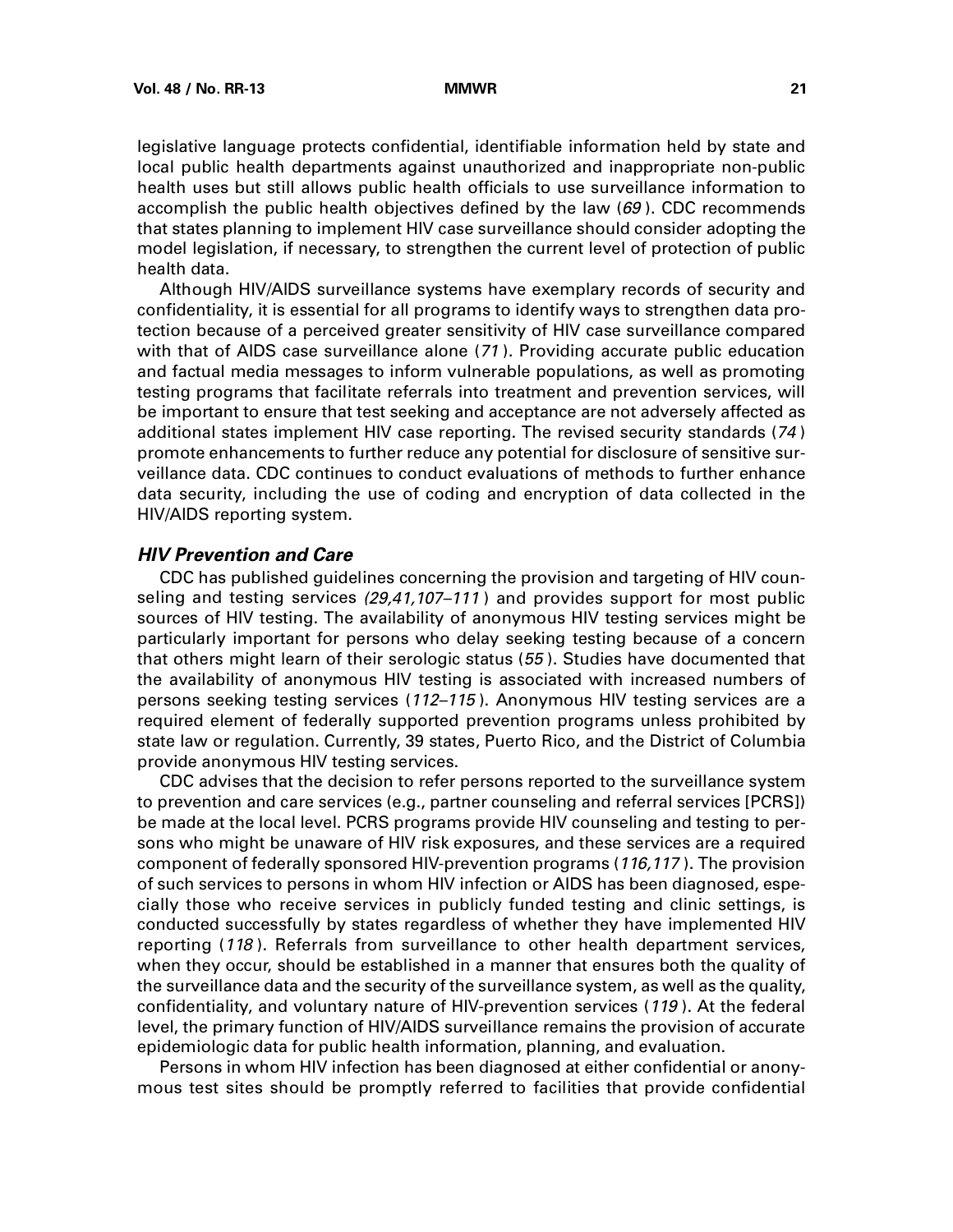<span id="page-25-0"></span>HIV care. Recent studies have documented disparities in ensuring timely testing and access to care by demographic, socioeconomic, and other factors (120,121 ). Although not directly responsible for the delivery of medical care, CDC provides federal direction for state and local programs that facilitate referral of HIV-infected persons from counseling and testing centers and health education/risk-reduction programs to HIV care facilities. CDC has developed guidelines to strengthen the system of referrals between HIV testing sites and care programs, in part by increasing coordination with the Health Resources and Services Administration and the Ryan White CARE Act grantees (122 ). To provide further guidance, CDC has participated in developing model contract language for Medicaid programs that serve persons with HIV infection to ensure cooperation with public health authorities in case reporting and follow-up. A well-developed and well-implemented HIV and AIDS case surveillance system is integral to public health efforts to identify disparities, target programs and resources to vulnerable populations, and assess the impact of these programs in reducing infection, disease, and premature death.

CDC is undertaking a national effort to further reduce perinatal HIV transmission in the United States. This effort will incorporate HIV counseling and voluntary testing, treatment, and outreach to pregnant women, especially those who are racial/ethnic minorities and substance abusers, and will integrate prevention and treatment services for women and children. Surveillance for perinatally HIV-exposed and HIVinfected children will remain a critical measure of the effectiveness of this campaign (32,40,41,123,124 ).

# **CONCLUSION**

The implementation of a national surveillance network to include both HIV and AIDS case reporting is a necessary response to epidemiologic trends and new standards for HIV care (125–127 ). Integrated HIV/AIDS surveillance programs will provide data to characterize persons in whom HIV infection has been newly diagnosed, including those with evidence of recent infection, persons with severe HIV disease (AIDS), and those dying of HIV disease or AIDS. The revised HIV surveillance case definition and the establishment of minimum performance standards will promote uniform case ascertainment and will ensure that the surveillance data are of sufficient quality for effective planning and allocation of resources for prevention and care programs.

### References

- 1. CDC. Update: trends in AIDS incidence United States, 1996. MMWR 1997;46;861–7.
- 2. CDC. Update: trends in AIDS incidence, deaths, and prevalence United States, 1996. MMWR 1997;46:165–73.
- 3. Fleming PL, Ward JW, Karon JM, Hanson DL, De Cock KM. Declines in AIDS incidence and deaths in the USA: a signal change in the epidemic. AIDS 1998;12(suppl A):S55–S61.
- 4. Council of State and Territorial Epidemiologists. CSTE position statement ID-4: national HIV surveillance — addition to the national public health surveillance system. Atlanta, GA: Council of State and Territorial Epidemiologists, 1997.
- 5. CDC. HIV/AIDS surveillance report, 1999;11(No. 1).
- 6. CDC. National HIV prevalence survey, 1997 summary. Atlanta, GA: US Department of Health and Human Services, CDC;1998:1–25.
- 7. Janssen RS, Satten GA, Stramer SL, et al. New testing strategy to detect early HIV-1 infection for use in incidence estimates and for clinical and prevention purposes. JAMA 1998;280:42–8. Erratum: JAMA 1999;281:1893.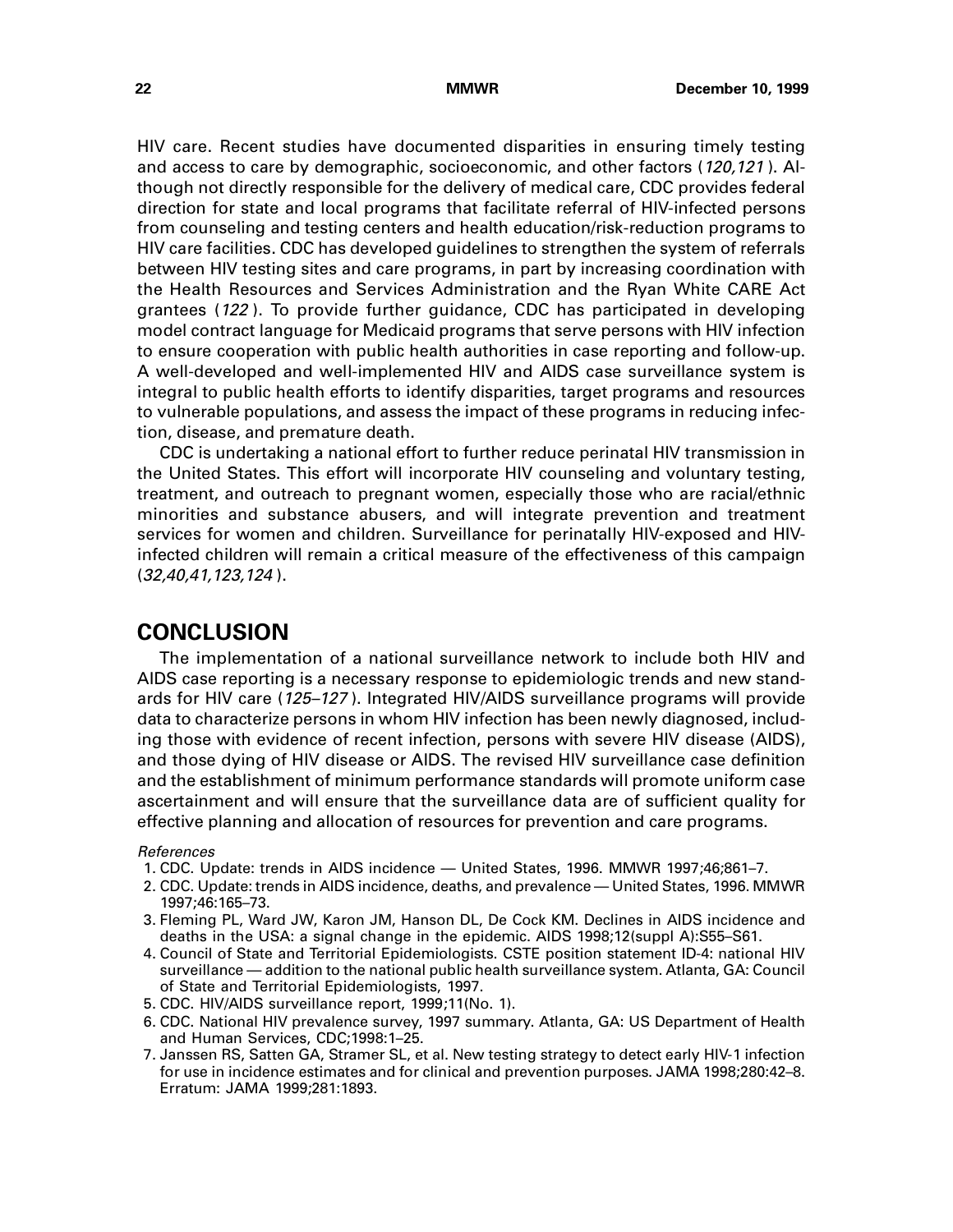- 8. Buehler JW, Diaz T, Hersh BS, Chu SY. The supplement to HIV-AIDS surveillance project: an approach for monitoring HIV risk behaviors. Public Health Rep 1996;111(S1):133–7.
- 9. CDC. Surveillance for AIDS-defining opportunistic illnesses, 1992–1997. In: CDC surveillance summaries, April 16, 1999. MMWR 1999;48(No. SS-2).
- 10. CDC. Mortality patterns United States, 1997. MMWR 1999;48:664–8.
- 11. Council of State and Territorial Epidemiologists. CSTE position statement ID-1: definition for case surveillance of HIV infection (including AIDS). Atlanta, GA: Council of State and Territorial Epidemiologists, 1998.
- 12. CDC. Draft guidelines for HIV case surveillance, including monitoring HIV infection and acquired immunodeficiency syndrome (AIDS). Federal Register 1998;63:68289.
- 13. CDC. Pneumocystis pneumonia Los Angeles. MMWR 1981;30:250–2.
- 14. CDC. Kaposi's sarcoma and Pneumocystis pneumonia among homosexual men New York City and California. MMWR 1981;30:305–8.
- 15. CDC. Update on acquired immune deficiency syndrome (AIDS) United States. MMWR 1982; 31:507–8,513–4.
- 16. CDC. Revision of the case definition of acquired immunodeficiency syndrome for national reporting — United States. MMWR 1985;34:373–5.
- 17. CDC. Revision of the CDC surveillance case definition for acquired immunodeficiency syndrome. MMWR 1987;36(suppl 1):1–15.
- 18. CDC. 1993 Revised classification system for HIV infection and expanded surveillance case definition for AIDS among adolescents and adults. MMWR 1992;41(No. RR-17).
- 19. CDC. 1994 Revised classification system for human immunodeficiency virus infection in children <13 years of age. MMWR 1994;43(No. RR-12).
- 20. CDC. Update: acquired immunodeficiency syndrome United States, 1989. MMWR 1990; 39:81–6.
- 21. CDC. Update: acquired immunodeficiency syndrome United States, 1991. MMWR 1992; 41:463–8.
- 22. CDC. Projections of the number of persons diagnosed with AIDS and the number of immunosuppressed HIV-infected persons — United States, 1992–1994. MMWR 1992;41 (No. RR-18).
- 23. CDC. Heterosexually acquired AIDS United States, 1993. MMWR 1994;43:155–60.
- 24. CDC. AIDS among racial/ethnic minorities United States, 1993. MMWR 1994;43:644–7,653–5.
- 25. CDC. AIDS among children United States, 1996. MMWR 1996;45:1005–10.
- 26. Hammer SM, Katzenstein DA, Hughes MD, et al. A trial comparing nucleoside monotherapy with combination therapy in HIV-infected adults with CD4 cell counts from 200 to 500 per cubic millimeter. N Engl J Med 1996;335:1081–90.
- 27. Collier AC, Coombs RW, Schoenfeld DA, et al. Treatment of human immunodeficiency virus infection with saquinavir, zidovudine, and zalcitabine. N Engl J Med 1996;334:1011–7.
- 28. Carpenter CC, Fischel MA, Hammer SM, et al. Antiretroviral therapy for HIV infection in 1998: updated recommendations of the International AIDS Society — USA panel. JAMA 1998; 280:78–86.
- 29. CDC. Report of the NIH Panel to define principles of therapy of HIV infection and guidelines for the use of antiretroviral agents in HIV-infected adults and adolescents. MMWR 1998;47(No. RR-5).
- 30. CDC. Guidelines for the use of antiretroviral agents in pediatric HIV infection. MMWR 1998; 47(No. RR-4).
- 31. CDC. Update: perinatally acquired HIV/AIDS United States, 1997. MMWR 1997;46:1086–92.
- 32. Lindegren ML, Byers RH, Thomas P, et al. Trends in perinatal transmission of HIV/AIDS in the United States. JAMA 1999;282:531–8.
- 33. Council of State and Territorial Epidemiologists. CSTE position statement ID-6: pediatric HIV infection — addition to the National Public Health Surveillance System (NPHSS). Atlanta, GA: Council of State and Territorial Epidemiologists, 1995.
- 34. CDC. HIV infection reporting United States. MMWR 1989;38:496–9.
- 35. Sweeney P, Fleming PL, Ward JW, et al. HIV testing circumstances and sexual behavior change among persons likely to be recently infected [Abstract no. 43146]. 12th World AIDS Conference, Geneva, June 28–July 3, 1998.
- 36. CDC. Diagnosis and reporting of HIV and AIDS in states with integrated HIV and AIDS surveillance — United States. MMWR 1998;47:309–14.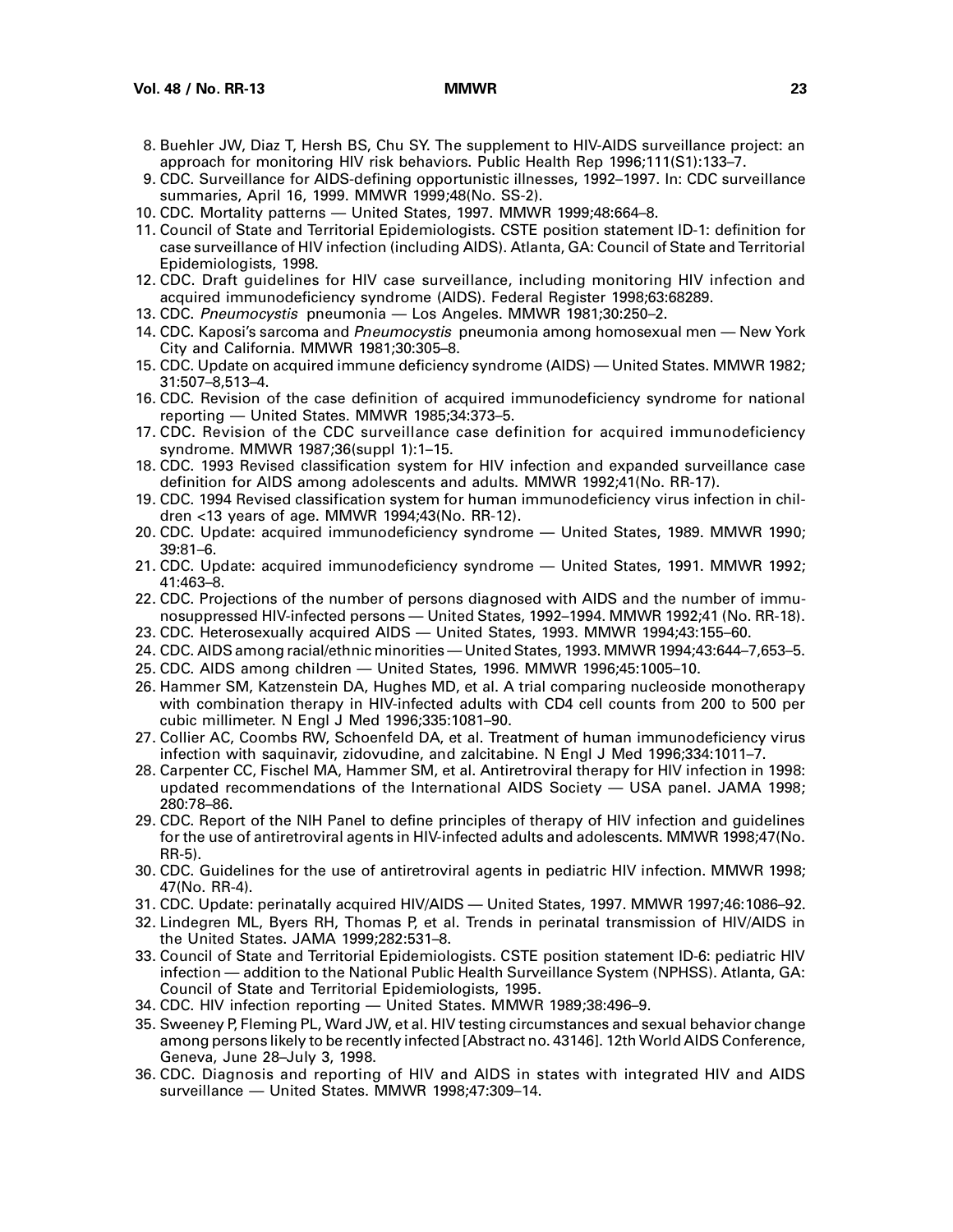- 37. CDC. Update: public health surveillance for HIV infection United States, 1989 and 1990. MMWR 1990;39:853,859–61.
- 38. Wortley PM, Fleming PL, Lindegren ML, et al. Using HIV/AIDS surveillance to monitor public health efforts to reduce perinatal transmission of HIV [Letter]. J Acquir Immune Defic Syndr Hum Retrovirol 1996;11:205–6.
- 39. Lindegren ML, Fleming P, Steinberg S, et al. Implementation of U.S. Public Health Service (USPHS) recommendations to prevent perinatal HIV transmission: pediatric HIV case surveillance, U.S. [Abstract I-118]. In: Program and abstracts of the Interscience Conference on Antimicrobial Agents and Chemotherapy. Toronto, Canada: American Society for Microbiology, September 1997.
- 40. CDC. Recommendations of the Public Health Service Task Force on use of zidovudine to reduce perinatal transmission of human immunodeficiency virus. MMWR 1994;43(No. RR-11).
- 41. CDC. U.S. Public Health Service recommendations for human immunodeficiency virus counseling and voluntary testing for pregnant women. MMWR 1995;44(No. RR-7).
- 42. CDC. Success in implementing Public Health Service guidelines to reduce perinatal transmission of HIV — Louisiana, Michigan, New Jersey, and South Carolina, 1993, 1995, and 1996. MMWR 1998;47:688–91. Errata. MMWR 1998;47:718.
- 43. Lansky A, Jones JL, Burkham S, et al. Adequacy of prenatal care and prescription of zidovudine to prevent perinatal HIV transmission. J Acquir Immune Defic Syndr Hum Retrovirol 1999;21:223–7.
- 44. CDC. PHS task force recommendations for the use of antiretroviral drugs in pregnant women infected with HIV-1 for maternal health and for reducing perinatal HIV-1 transmission in the United States. MMWR 1998;47(No. RR-2).
- 45. Wilfert L, Beck DT, Fleischman AR, et al. Surveillance of pediatric HIV infection. Pediatrics 1998;101:315–9.
- 46. Sweeney PA, Fleming PL, Karon JM, et al. A minimum estimate of the number of living HIV infected persons confidentiality tested in the United States [Abstract I-16]. In: Program and abstracts of the Interscience Conference on Antimicrobial Agents and Chemotherapy. Toronto, Canada: American Society for Microbiology, September 1997.
- 47. Philips KA. The relationship of 1988 state HIV testing policies to previous and planned voluntary use of HIV testing. J Acquir Immune Defic Syndr 1994:7:403–9.
- 48. Kegeles SM, Coates TJ, Lo B, Catania JA. Mandatory reporting of HIV testing would deter men from being tested [Letter]. JAMA 1989;261:1275–6.
- 49. Burris S. Driving the epidemic underground? A new look at law and the social risk of HIV testing. AIDS Public Policy Journal 1997;12:66–78.
- 50. Forbes A. Naming names mandatory name-based HIV reporting: impact and alternatives. AIDS Policy Law 1996 (May):1–4.
- 51. Nakashima AK, Horsley RM, Frey RL, Sweeney PA, Weber JT, Fleming PL. Effect of HIV reporting by name on use of HIV testing in publicly funded counseling and testing sites. JAMA 1998;280:1421–6.
- 52. Paul SM, Cross H, Costa S. HIV testing after implementation of name-based reporting [Letter]. JAMA 1999;281:1379.
- 53. Hecht FM, Coleman S, Lehman JS, et al. Named reporting of HIV: attitudes and knowledge of those at risk [Abstract]. J Gen Intern Med 1997;12:(suppl 1):108.
- 54. Hecht FM, Colman S, Lehman JS, et al. Named HIV reporting: HIV testing survey (HITS) [Abstract]. In: Abstracts of the American Public Health Association 125th Annual Meeting and Exposition, Indianapolis, Indiana, November 9-13, 1997.
- 55. CDC. HIV testing among populations at risk for HIV infection nine states. MMWR 1998: 47:1086–91.
- 56. Bindman AB, Osmond D, Hecht FM, et al. A multi-state evaluation of anonymous HIV testing and access to medical care. JAMA 1998;280:1416–20.
- 57. Allison Greenspan Communications. Centers for Disease Control and Prevention consultation on developing guidelines for HIV surveillance. Atlanta, GA: Allison Greenspan Communications, 1993.
- 58. CDC. Evaluation of HIV case surveillance through the use of non-name unique identifiers Maryland and Texas, 1994–1996. MMWR 1998;46:1254–8,1271.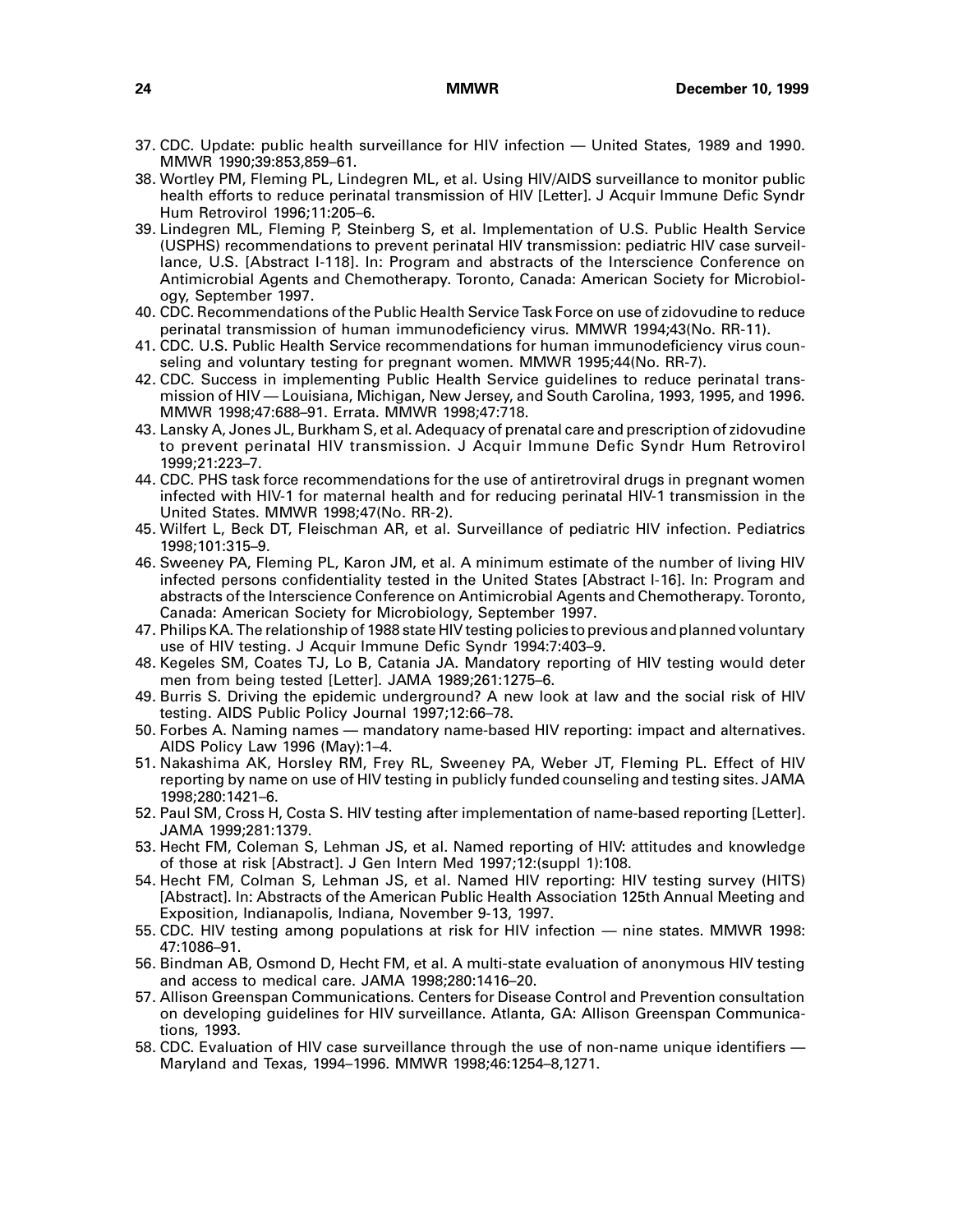- 59. Solomon L, Flynn C, Eldred L, Caldeira E, Wasserman M, Benjamin G. Evaluation of a state-wide non-name based HIV surveillance system. J Acquir Immune Defic Syndr Hum Retrovirol (in press).
- 60. Marsh K, Morgan M, Bunch G, Costa S, Fleming P, Wortley P. Evaluation of non-name-coded identifiers in Los Angeles County and New Jersey [Abstract 459]. In: Abstracts of the National HIV Prevention Conference, Atlanta, Georgia, August 29–September 1, 1999.
- 61. Rosenblum LS, Buehler JB, Morgan MW, et al. The completeness of AIDS case reporting, 1988: a multisite collaborative surveillance project. Am J Public Health 1992;82:1495–9.
- 62. Buehler JW, Devine OJ, Berkelman RL, Chevarley FM. Impact of the human immunodeficiency virus epidemic on mortality trends in young men, United States. Am J Public Health 1990; 80:1080–6.
- 63. Jara M, Gallagher K. Evaluation of an AIDS surveillance system with capture-recapture methods [Abstract 1201]. Abstracts of the annual meeting of the Society for Epidemiologic Research, Alberta, Canada, June 12–14, 1997.
- 64. Klevens RM, Fleming PL, Gaines CG, Troxler S. Completeness of HIV reporting in Louisiana, U.S.A. [Letter]. Int J Epidemiol 1998;27:1105.
- 65. Meyer PA, Jones JL, Garrison CZ. Completeness of reporting of diagnosed HIV-infected hospital patients. J Acquir Immune Def Syndr 1994; 7:1067–73.
- 66. CDC. Assessment of laboratory reporting to supplement active AIDS surveillance Colorado. MMWR 1993;42:749–52.
- 67. Schwarcz SK, Hsu LC, Parisi MK, Katz MH. The impact of the 1993 AIDS case definition on the completeness and timeliness of AIDS surveillance. AIDS 1999;13:1109–14.
- 68. Gostin LO, Lazzarini Z, Neslund VS, Osterholm M.The public health information infrastructure. JAMA 1996;275:1921–7.
- 69. Gostin LO, Hodge JG. Model State Public Health Privacy Act. Washington, DC: Georgetown University, 1999.
- 70. Landry S. AIDS list is out. St. Petersburg Times. September 20, 1996:1,10.
- 71. Torres CG, Turner ME, Harkess JR, Istre GR. Security measures for AIDS and HIV. Am J Public Health 1991;81:210–1.
- 72. Wood WJ, Dilley JW, Lihatsh T, et al. Name-based reporting of HIV-positive test results as a deterrent to testing. Am J Public Health 1999;89:1097–1100.
- 73. CDC. Guidelines for HIV/AIDS surveillance. Atlanta, GA: US Department of Health and Human Services, Public Health Service, 1996.
- 74. CDC. Update: guidelines for HIV/AIDS surveillance Appendix C: security and confidentiality. Atlanta, GA: US Department of Health and Human Services, 1998.
- 75. CDC. Integrating HIV and AIDS surveillance: a resource manual for surveillance coordinators. Atlanta, GA: US Department of Health and Human Services, 1998.
- 76. CDC. Classification system for human immunodeficiency virus (HIV) infection in children under 13 years of age. MMWR 1987;36:225–36.
- 77. Nesheim S, Lee F, Kalish ML, et al. Diagnosis of perinatal HIV infection by polymerase chain reaction and p24 antigen detection after immune complex dissociation in an urban community hospital. J Infect Dis 1997;175:1333–6.
- 78. Steketee R, Abrams EJ, Thea DM, et al. Early detection of perinatal HIV type 1 infection using HIV RNA amplification and detection. J Infect Dis 1997;175:707–11.
- 79. McIntosh K, Pitt J, Brambilla D, et al. Blood culture in the first 6 months of life for the diagnosis of vertically transmitted HIV infection. J Infect Dis 1994;170:996–1000.
- 80. Dunn DT, Brandt CD, Krivine A, et al. The sensitivity of HIV-1 DNA polymerase chain reaction in the neonatal period and the relative contributions of intrauterine and intrapartum transmission. AIDS 1995;9:F7–F11.
- 81. Bremer JW, Lew JF, Cooper E, et al. Diagnosis of infection with human immunodeficiency type 1 by a DNA polymerase chain reaction assay among infants enrolled in the Women and Infants Transmission Study. J Pediatr 1996;129:198–207.
- 82. Delamare C, Burgard M, Mayaux M, et al. HIV-1 RNA detection in plasma for the diagnosis of infection in neonates. J Acquir Immune Defic Syndr Hum Retrovirol 1997;15:121–5.
- 83. Rich KD, JandaW, Kalish L, et al. Immune complex-dissociated p24 antigen in congenital or perinatal HIV infection: role in the diagnosis and assessment of risk of infection in infants. J Acquir Immune Defic Syndr Hum Retrovirol 1997;15:198–203.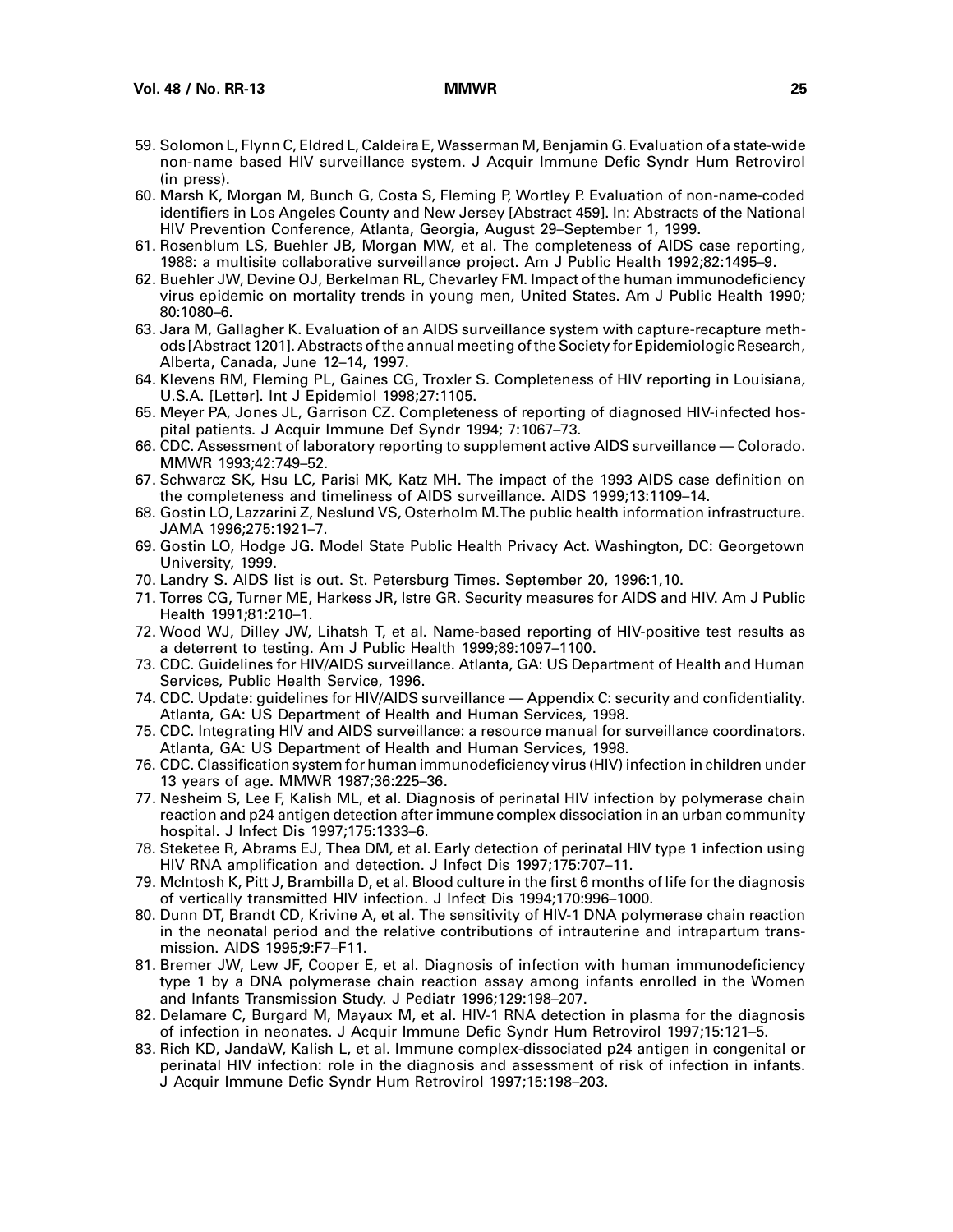- 84. McIntosh K, Comeau A, Wara D, et al. The utility of IgA antibody to HIV-1 in early diagnosis of vertically transmitted infection. Arch Pediatr Adolesc Med 1996;150:598–602.
- 85. CDC. 1995 Revised guidelines for prophylaxis against Pneumocystis carinii pneumonia for children infected with or perinatally exposed to human immunodeficiency virus. MMWR 1995; 44(No. RR-4):1–11.
- 86. Perelson AS, Neumann AU, Markowitz M, Leonard JM, Ho DD. HIV-1 dynamics in vivo: virion clearance rate, infected cell life sponsored viral generation time. Science 1996;271:1582–6.
- 87. Simonds RJ, Brown TH, Thea DM, et al. Sensitivity and specificity of a qualitative RNA detection assay to diagnose HIV infection in young infants. AIDS 1998;12:1545–9.
- 88. Young NL, Shaffer N, Chaowanachan T, et al. Early diagnosis and viral dynamics in HIV-1 infected infants in Thailand using RNA and DNA PCR assays sensitive to non-b subtypes [Abstract 181]. 6th Conference on retroviruses and opportunistic infections, Chicago, February 1999.
- 89. Klevens RM, Fleming PL, Li J, Karon J. Impact of laboratory-initiated reporting of CD4+ T lymphocytes on U.S. AIDS surveillance. J Acquir Immune Defic Syndr Hum Retrovirol 1997;14:56–60.
- 90. Klevens RM, Fleming PL, Neal JJ, et al. Is there really a heterosexual AIDS epidemic in the United States? Findings from a multisite validation study, 1992–1995. Am J Epid 1999;149: 75–84.
- 91. CDC. Public Health Service guidelines for counseling and antibody testing to prevent HIV infection and AIDS. MMWR 1987;36:509–15.
- 92. CDC. Interpretation and use of the Western blot assay for serodiagnosis of human immunodeficiency virus type 1 infections. MMWR 1989;38(No. S-7):87–95.
- 93. Rich JD, Merriman NA, Mylonakis E, et al. Misdiganosis of HIV infection by HIV-1 plasma viral load testing: a case series. Ann Intern Med 1999;130:37–9.
- 94. CDC. Testing for antibodies to human immunodeficiency virus type 2 in the United States. MMWR 1992;41(No. RR-12):1–9.
- 95. CDC. Update: HIV counseling and testing using rapid tests. MMWR 1998;47:211–5.
- 96. CDC. Update: trends in AIDS diagnosis and reporting under the expanded surveillance definition for adolescents and adults — United States, 1993. MMWR 1994;43:160–1,167–70.
- 97. Tebas P, Royal M, Fichtenbaum C, et al. Relationship between adherence to HAART and disease state [Abstract 149]. In: Program and abstracts of the 5th Conference on Retroviruses and Opportunistic Infections, Chicago, IL, February 1–5, 1998.
- 98. Melnick D, Greiner D, Little P, Melnick K. Impact of aggressive management of HIV infection on clinical outcome and cost of care within a health maintenance organization [Abstract 201]. In: Program and abstracts of the 5th Conference on Retroviruses and Opportunistic Infections, Chicago, IL, February 1–5, 1998.
- 99. Katzenstein DA, Holodniy M. HIV viral load quantification, HIV resistance, and antiretroviral therapy. AIDS Clin Rev 1995–96:277–303.
- 100. Karon JM, Rosenberg PS, McQuillan G, et al. Prevalence of HIV infection in the United States, 1984 to 1992. JAMA 1996:276:126–31.
- 101. Rosenberg PS, Biggar RJ. Trends in HIV incidence among young adults in the United States. JAMA 1998;279:1894–9.
- 102. CDC. Possible transmission of human immunodeficiency virus to a patient during an invasive dental procedure. MMWR 1990;39 :489–93.
- 103. Ward JW, Holmberg SD, Allen JR, et al. Transmission of human immunodeficiency virus (HIV) by blood transfusions screened as negative for HIV antibody. N Engl J Med 1988;318:473–8.
- 104. Cardo DM, Culver DH, Ciesielski CA, et al. A case-control study of HIV seroconversion in healthcare workers after percutaneous exposure. N Engl J Med 1997;337:1485–90.
- 105. CDC. Identification of HIV-1 group O infection Los Angeles County, California, 1996. MMWR 1996;45:561–5.
- 106. Simonds RJ, Lindegren ML, Thomas P, et al. Prophylaxis against Pneumocystis carinii pneumonia among children with perinatally acquired human immunodeficiency virus infection in the United States. Pneumocystis carinii Pneumonia Prophylaxis Evaluation Working Group. N Engl J Med 1995;332:786–90.
- 107. CDC. Recommendations for HIV testing services for inpatients and outpatients in acute-care hospital settings. MMWR 1993;42(No. RR-2).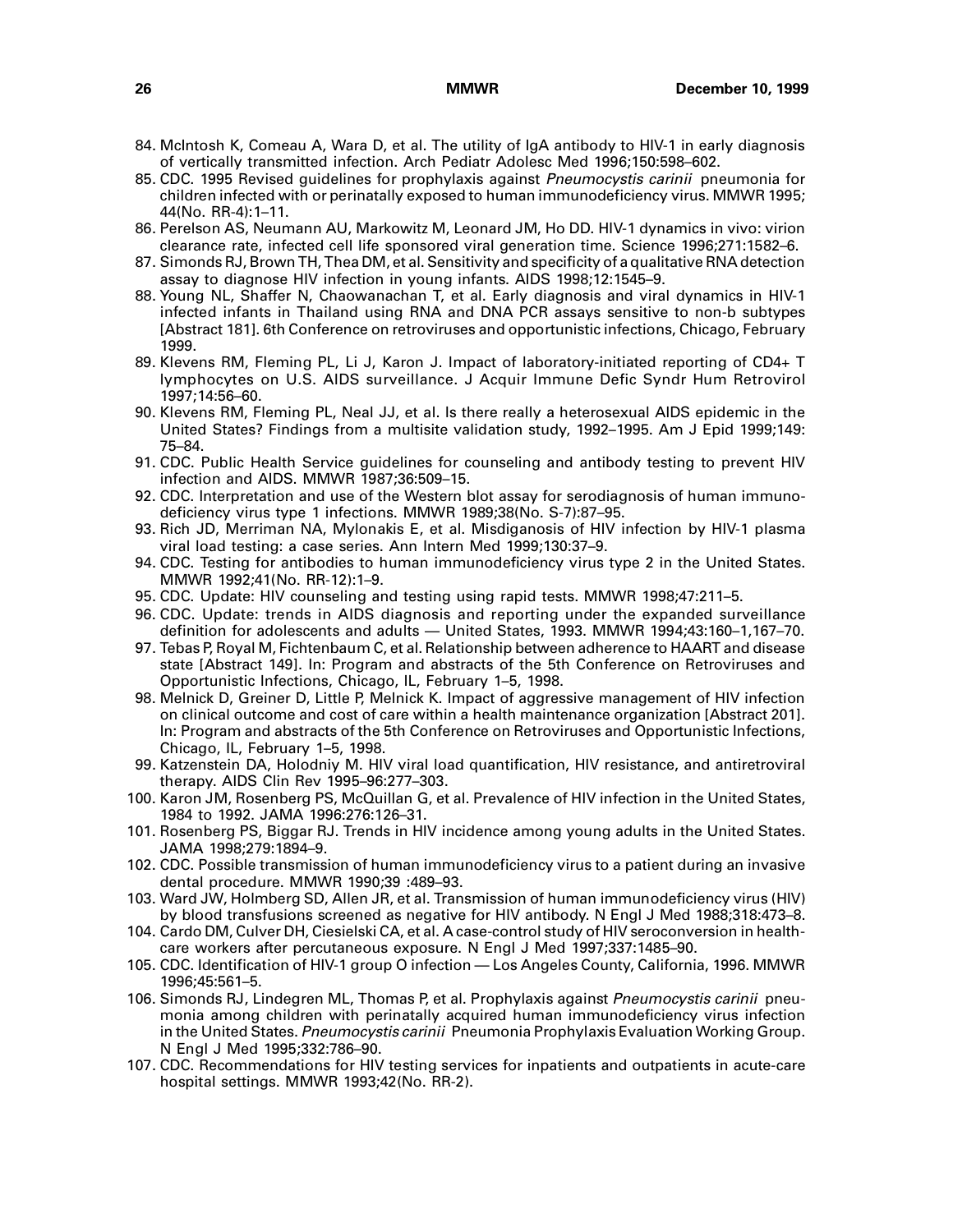- 108. CDC. 1999 USPHS/IDSA guidelines for the prevention of opportunistic infections in persons infected with human immunodeficiency virus. MMWR 1999;48(No. RR-10).
- 109. CDC. 1998 Guidelines for treatment of sexually transmitted diseases. MMWR 1997;47(No. RR-1):11–16.
- 110. CDC. HIV Counseling, testing, and referral standards and guidelines. Atlanta, GA: US Department of Health and Human Services, CDC, May 1994.
- 111. CDC. HIV partner counseling and referral services: guidance. Atlanta, GA: US Department of Health and Human Services, CDC, 1998.
- 112. Meyer PA, Jones JL, Garrison CZ, et al. Comparison of individuals receiving anonymous and confidential testing for HIV. South Med J 1994;87:344–7.
- 113. Fehrs LJ, Fleming D, Foster LR, et al. Trial of anonymous versus confidential human immunodeficiency virus testing. Lancet 1988;2:379–82.
- 114. Hirano D, Gellert GA, Fleming K, et al. Anonymous HIV testing: the impact of availability on demand in Arizona. Am J Public Health 1994;84:2008–10.
- 115. Kassler WJ, Meriwether RA, Klimko TB, et al. Eliminating access to anonymous HIV antibody testing in North Carolina: effects on HIV testing and partner notification. J Acquir Immune Defic Syndr Hum Retrovirol 1997;14:281–9.
- 116. West GR, Stark KA. Partner notification for HIV prevention: a critical reexamination. AIDS Educ Prev 1997;9(suppl B):68–78.
- 117. Francis DP, Anderson RE, Gorman ME, et al. Targeting AIDS prevention and treatment toward HIV-1-infected persons: the concept of early intervention. JAMA 1989;262:2572–6.
- 118. Toomey K, Cates W. Partner notification for the prevention of HIV infection. AIDS 1989;S57–S62.
- 119. Osmond DH, Bindman AB, Vranizan K, et al. Name-based surveillance and public health interventions for persons with HIV infection. Ann Intern Med 1999;131:775–9.
- 120. Bozzette SA, Berry SH, Duan N, et al. The care of HIV-infected adults in the United States. N Engl J Med 1999;339:1897–1904.
- 121. Nakashima AK, Jones JL, Burgess DA, Ward JW. Predictors for not currently receiving protease inhibitor therapy: results from a multisite interview project [Abstract 413\*/42282]. 12th World AIDS Conference, Geneva, June 28–July 3, 1998.
- 122. CDC. HIV prevention case management: guidance. Atlanta, GA: US Department of Health and Human Services, CDC, September 1997.
- 123. Institute of Medicine, National Research Council. Reducing the odds: preventing perinatal transmission of HIV in the United States. Stoto MA, McCormick MC, eds. Washington, DC: National Academy Press, 1999.
- 124. Wade NA, Birkhead GS, Warren BL, et al. Abbreviated regimens of zidovudine prophylaxis and perinatal transmission of the human immunodeficiency virus. N Engl J Med 1998; 339:1409–14.
- 125. Francis DP, Singleton JA. Reporting of HIV-1 infection through the provision of essential services. J Acquir Immune Defic Syndr 1993;6:285–6.
- 126. Gostin LO, Ward JW, Baker AC. National HIV case reporting for the United States: a defining moment in the history of the epidemic. N Engl J Med 1997;337:1162–7.
- 127. Steinbrook R. Battling HIV on many fronts. N Engl J Med 1997;337:779–81.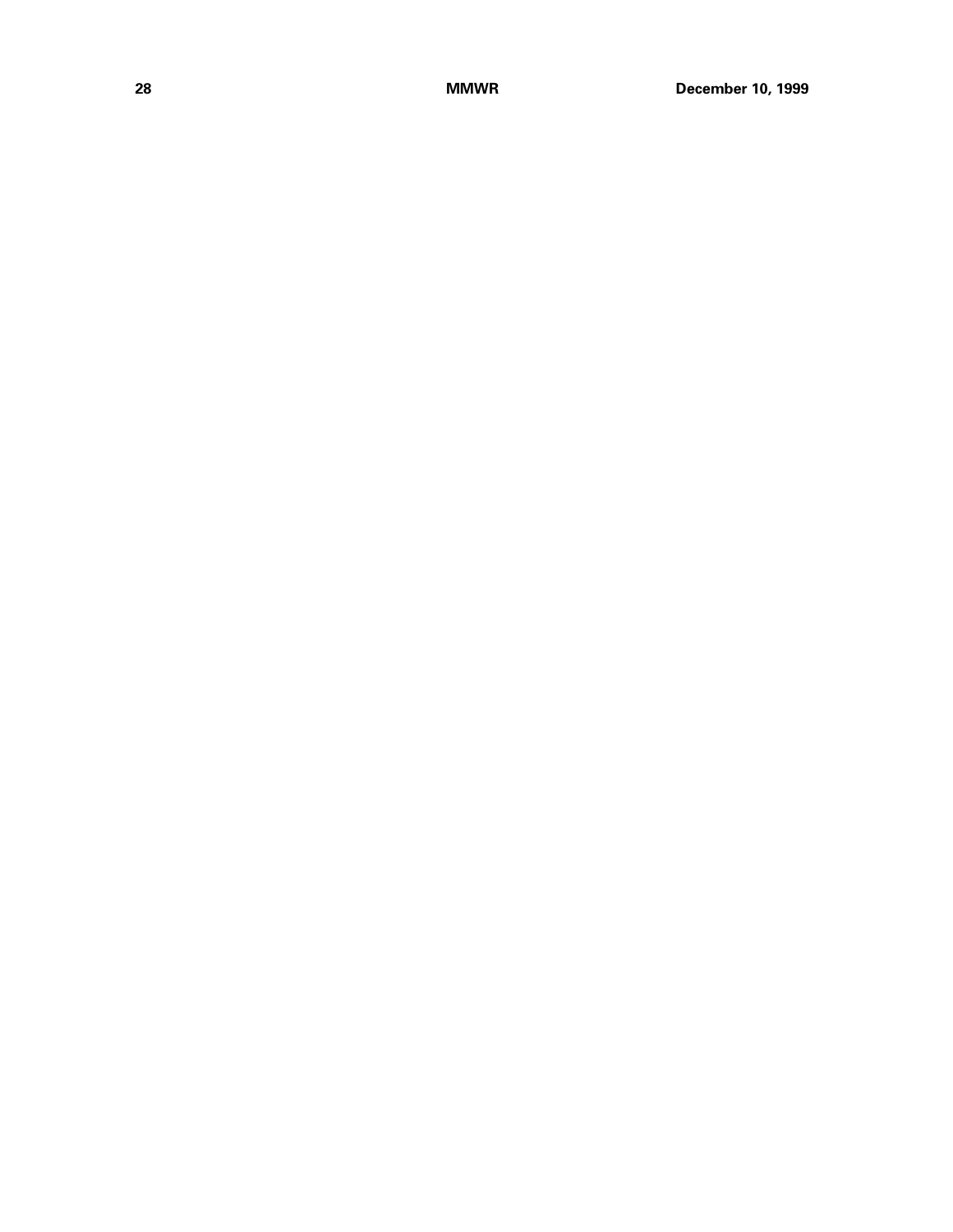# **Appendix**

# **Revised Surveillance Case Definition for HIV Infection\***

<span id="page-32-0"></span>This revised definition of HIV infection, which applies to any HIV (e.g., HIV-1 or HIV-2), is intended for public health surveillance only. It incorporates the reporting criteria for HIV infection and AIDS into a single case definition. The revised criteria for HIV infection update the definition of HIV infection implemented in 1993 (18); the revised HIV criteria apply to AIDS-defining conditions for adults  $(18)$  and children  $(17,19)$ , which require laboratory evidence of HIV. This definition is **not** presented as a guide to clinical diagnosis or for other uses (17,18).

## **I. In adults, adolescents, or children aged** ≥**18 months†, a reportable case of HIV infection must meet at least one of the following criteria:**

### **Laboratory Criteria**

• Positive result on a screening test for HIV antibody (e.g., repeatedly reactive enzyme immunoassay), followed by a positive result on a confirmatory (sensitive and more specific) test for HIV antibody (e.g., Western blot or immunofluorescence antibody test)

or

- Positive result or report of a detectable quantity on any of the following HIV virologic (nonantibody) tests:
	- HIV nucleic acid (DNA or RNA) detection (e.g., DNA polymerase chain reaction [PCR] or plasma HIV-1 RNA)<sup>§</sup>
	- HIV p24 antigen test, including neutralization assay
	- HIV isolation (viral culture)

**OR**

<sup>\*</sup>Draft revised surveillance criteria for HIV infection were approved and recommended by the membership of the Council of State and Territorial Epidemiologists (CSTE) at the 1998 annual meeting (11 ). Draft versions of these criteria were previously reviewed by state HIV/AIDS surveillance staffs, CDC, CSTE, and laboratory experts. In addition, the pediatric criteria were reviewed by an expert panel of consultants. [External Pediatric Consultants: C. Hanson, M. Kaiser, S. Paul, G. Scott, and P. Thomas. CDC staff: J. Bertolli, K. Dominguez, M. Kalish, M.L. Lindegren, M. Rogers, C. Schable, R.J. Simonds, and J. Ward]

<sup>†</sup>Children aged ≥18 months but <13 years are categorized as "not infected with HIV" if they meet the criteria in **III**.<br><sup>§</sup>In adults, adolescents, and children infected by other than perinatal exposure, plasma viral

RNA nucleic acid tests should **NOT** be used in lieu of licensed HIV screening tests (e.g., repeatedly reactive enzyme immunoassay). In addition, a negative (i.e., undetectable) plasma HIV-1 RNA test result does not rule out the diagnosis of HIV infection.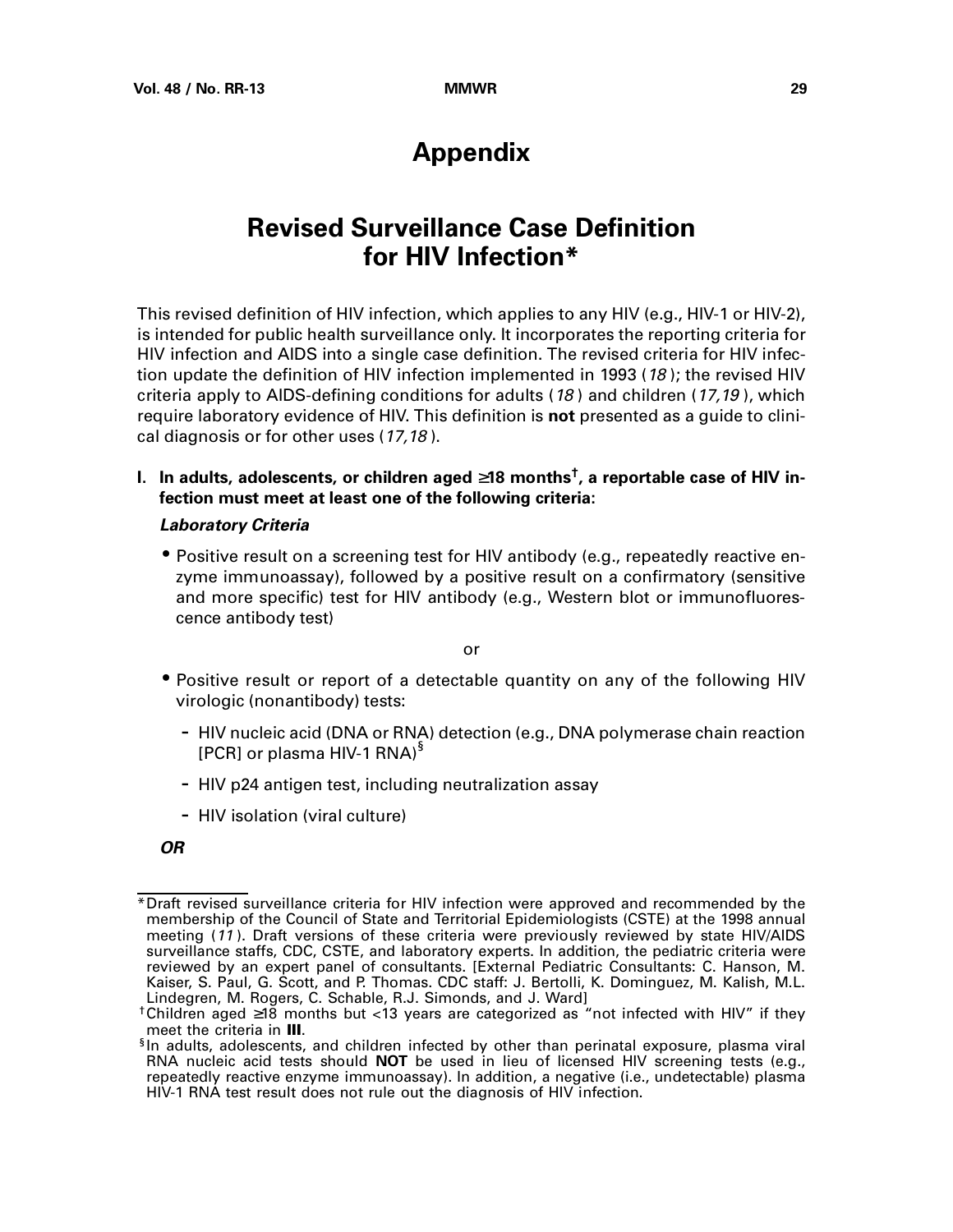### **Clinical or Other Criteria (if the above laboratory criteria are not met)**

• Diagnosis of HIV infection, based on the laboratory criteria above, that is documented in a medical record by a physician

or

• Conditions that meet criteria included in the case definition for AIDS (17–19 )

### **II. In a child aged <18 months, a reportable case of HIV infection must meet at least one of the following criteria:**

### **Laboratory Criteria**

Definitive

- Positive results on two separate specimens (excluding cord blood) using one or more of the following HIV virologic (nonantibody) tests:
	- HIV nucleic acid (DNA or RNA) detection
	- HIV p24 antigen test, including neutralization assay, in a child ≥1 month of age
	- HIV isolation (viral culture)

or

### **Presumptive**

A child who does not meet the criteria for definitive HIV infection but who has:

• Positive results on only one specimen (excluding cord blood) using the above HIV virologic tests and no subsequent negative HIV virologic or negative HIV antibody tests

### **OR**

### **Clinical or Other Criteria (if the above definitive or presumptive laboratory criteria are not met)**

• Diagnosis of HIV infection, based on the laboratory criteria above, that is documented in a medical record by a physician

or

- Conditions that meet criteria included in the 1987 pediatric surveillance case definition for AIDS (17,19 )
- **III. A child aged <18 months born to an HIV-infected mother will be categorized for surveillance purposes as "not infected with HIV" if the child does not meet the criteria for HIV infection but meets the following criteria:**

### **Laboratory Criteria**

### Definitive

• At least two negative HIV antibody tests from separate specimens obtained at ≥6 months of age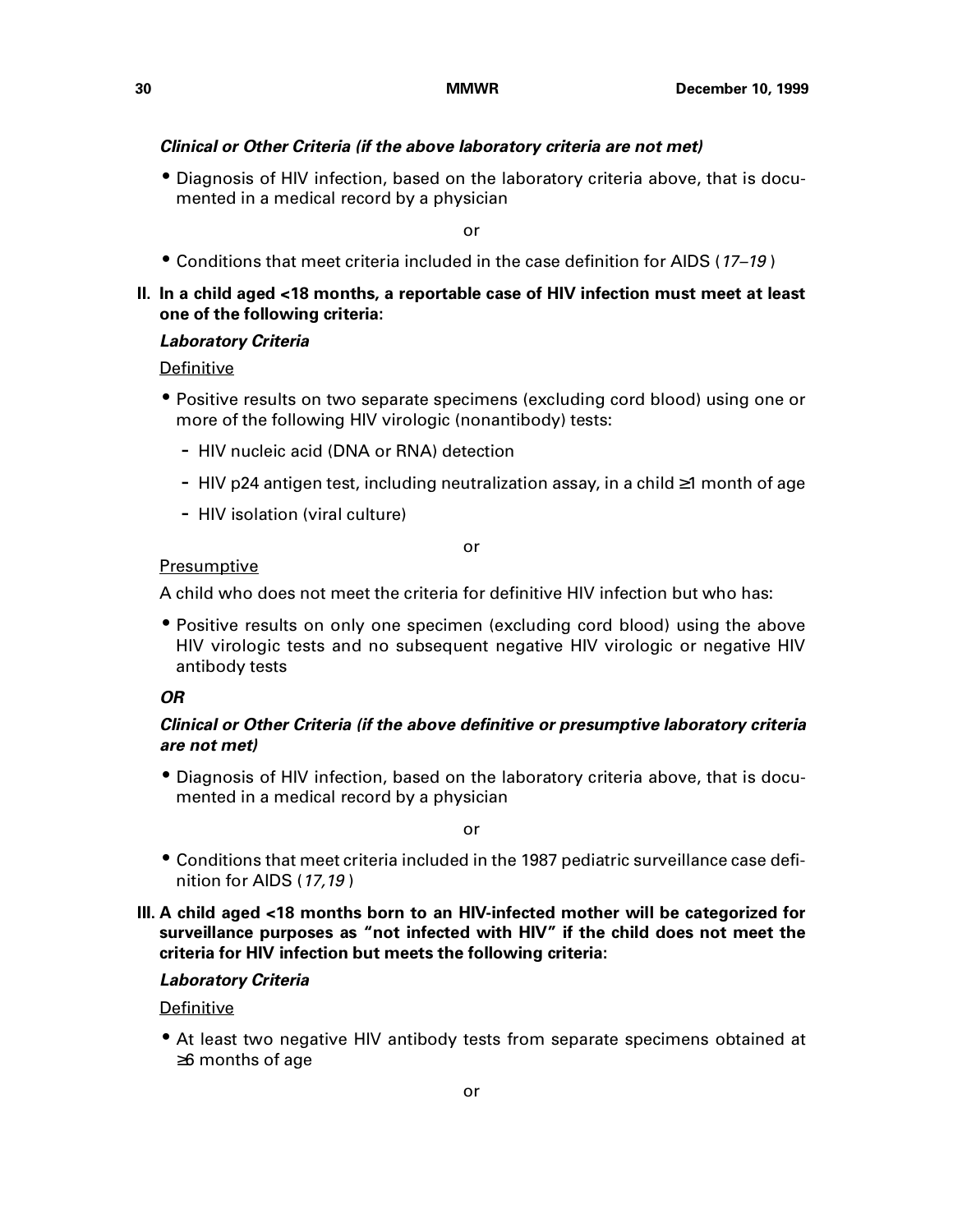• At least two negative HIV virologic tests\* from separate specimens, both of which were performed at ≥1 month of age and one of which was performed at ≥4 months of age

### **AND**

or

No other laboratory or clinical evidence of HIV infection (i.e., has not had any positive virologic tests, if performed, and has not had an AIDS-defining condition)

### **Presumptive**

A child who does not meet the above criteria for definitive "not infected" status but who has:

• One negative EIA HIV antibody test performed at ≥6 months of age and NO positive HIV virologic tests, if performed

or

• One negative HIV virologic test\* performed at ≥4 months of age and NO positive HIV virologic tests, if performed

### or

• One positive HIV virologic test with at least two subsequent negative virologic tests\*, at least one of which is at ≥4 months of age; or negative HIV antibody test results, at least one of which is at ≥6 months of age

### **AND**

No other laboratory or clinical evidence of HIV infection (i.e., has not had any positive virologic tests, if performed, and has not had an AIDS-defining condition).

### **OR**

## **Clinical or Other Criteria (if the above definitive or presumptive laboratory criteria are not met)**

• Determined by a physician to be "not infected", and a physician has noted the results of the preceding HIV diagnostic tests in the medical record

### **AND**

NO other laboratory or clinical evidence of HIV infection (i.e., has not had any positive virologic tests, if performed, and has not had an AIDS-defining condition)

## **IV. A child aged <18 months born to an HIV-infected mother will be categorized as having perinatal exposure to HIV infection if the child does not meet the criteria for HIV infection (II) or the criteria for "not infected with HIV" (III).**

<sup>\*</sup>HIV nucleic acid (DNA or RNA) detection tests are the virologic methods of choice to exclude infection in children aged <18 months. Although HIV culture can be used for this purpose, it is more complex and expensive to perform and is less well standardized than nucleic acid detection tests. The use of p24 antigen testing to exclude infection in children aged <18 months is not recommended because of its lack of sensitivity.